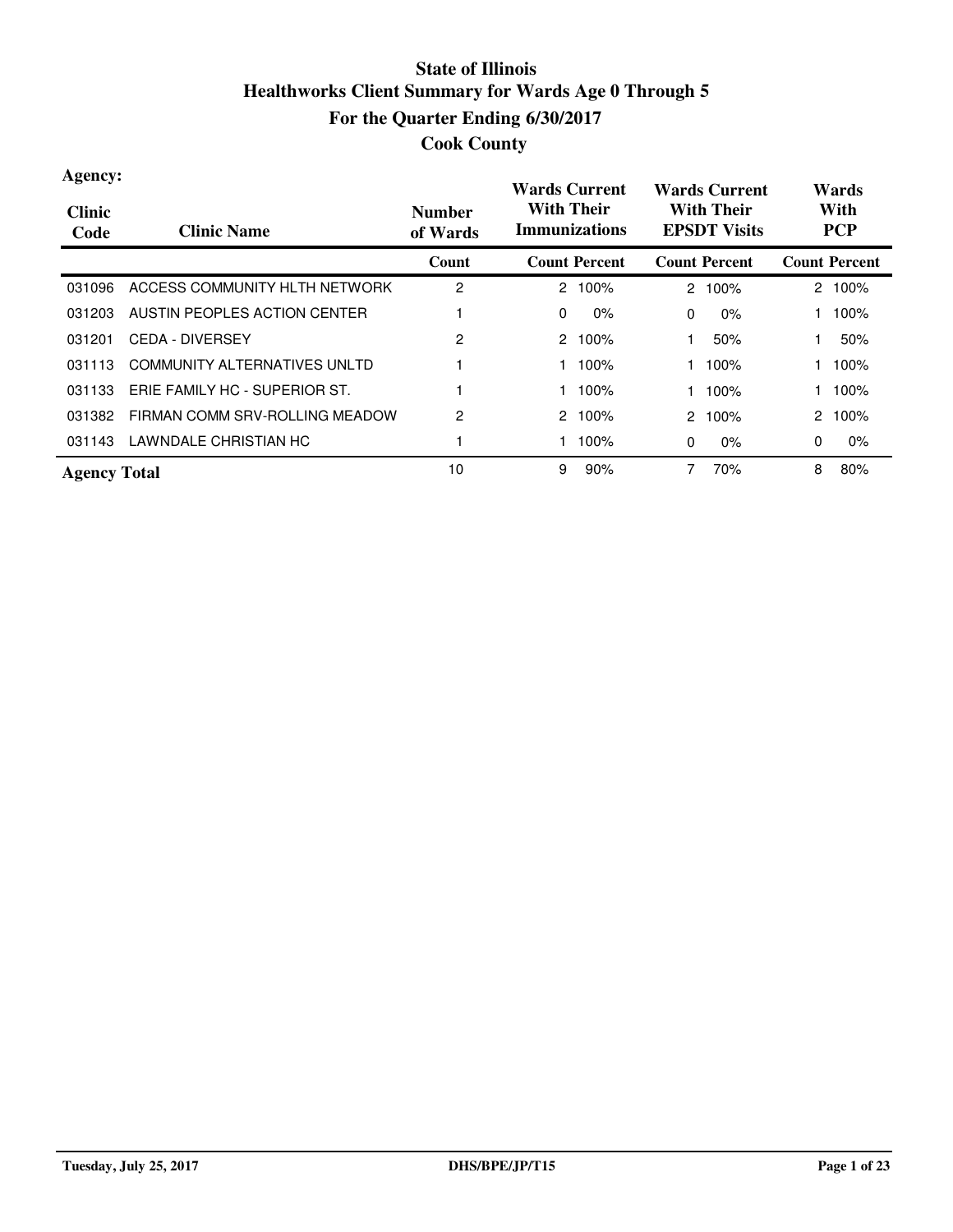| <b>Agency: HEALTHWORKS</b> |                                |                           | <b>Wards Current</b>                      |                      |                                          | <b>Wards Current</b> |      | Wards                |  |
|----------------------------|--------------------------------|---------------------------|-------------------------------------------|----------------------|------------------------------------------|----------------------|------|----------------------|--|
| <b>Clinic</b><br>Code      | <b>Clinic Name</b>             | <b>Number</b><br>of Wards | <b>With Their</b><br><b>Immunizations</b> |                      | <b>With Their</b><br><b>EPSDT Visits</b> |                      |      | With<br><b>PCP</b>   |  |
|                            |                                | Count                     |                                           | <b>Count Percent</b> |                                          | <b>Count Percent</b> |      | <b>Count Percent</b> |  |
| 031191                     | CDPH - AUBURN GRESHAM          | 6                         | 5                                         | 83%                  | 6                                        | 100%                 | 6    | 100%                 |  |
| 031028                     | CDPH - ENGLEWOOD HC            | 12                        | 9                                         | 75%                  | 10 <sup>1</sup>                          | 83%                  | 11   | 92%                  |  |
| 031018                     | CDPH - WEST GARFIELD HC        | 40                        | 35                                        | 88%                  | 32                                       | 80%                  | 40   | 100%                 |  |
| 031202                     | CDPH - WOODLAWN OUTPOST        | 25                        | 19                                        | 76%                  | 24                                       | 96%                  | 25   | 100%                 |  |
| 031001                     | CDPH UPTOWN NEIGHBOR HC        | 15                        | 15                                        | 100%                 | 15                                       | 100%                 | 15.  | 100%                 |  |
| 031137                     | HUMAN RESOURCES DEV INSTITUTE  | 475                       | 400                                       | 84%                  | 372                                      | 78%                  | 473  | 100%                 |  |
| 031093                     | SINAI CI-KLING                 | 2                         |                                           | 50%                  | 0                                        | $0\%$                |      | 50%                  |  |
| 031121                     | SINAI-S.KEDZIE/CDPH-WESTSIDEHP | 550                       | 499                                       | 91%                  | 518                                      | 94%                  | 542  | 99%                  |  |
| 031380                     | WES HEALTH SYSTEM              | 150                       | 129                                       | 86%                  | 101                                      | 67%                  | 150  | 100%                 |  |
| <b>Agency Total</b>        |                                | 1275                      | 1112                                      | 87%                  | 1078                                     | 85%                  | 1263 | 99%                  |  |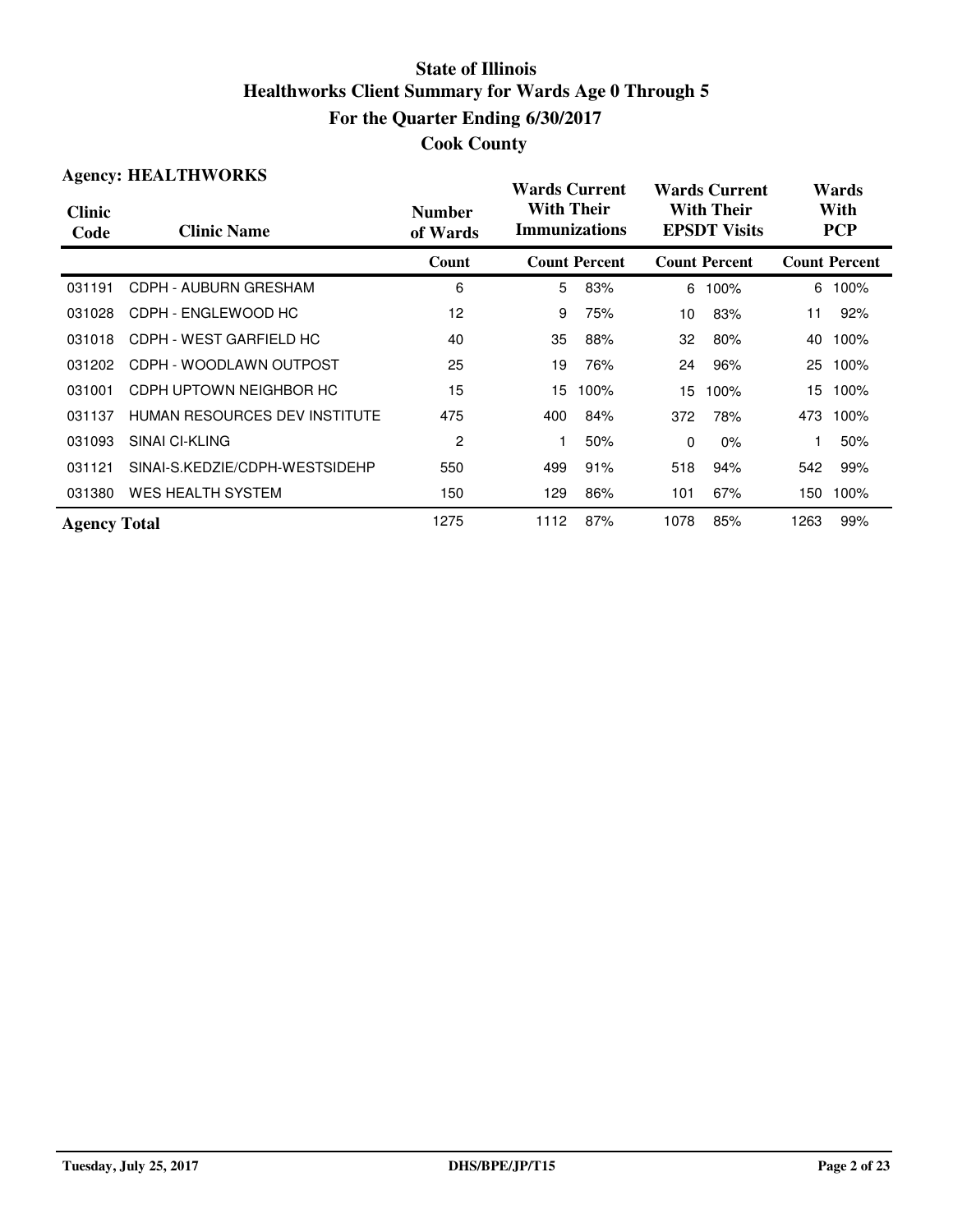**Cook County**

| <b>Agency: HEALTHWORKS</b> |                    |                           | <b>Wards Current</b>                      | <b>Wards Current</b>                     | Wards                |
|----------------------------|--------------------|---------------------------|-------------------------------------------|------------------------------------------|----------------------|
| <b>Clinic</b><br>Code      | <b>Clinic Name</b> | <b>Number</b><br>of Wards | <b>With Their</b><br><b>Immunizations</b> | <b>With Their</b><br><b>EPSDT</b> Visits |                      |
|                            |                    | Count                     | <b>Count Percent</b>                      | <b>Count Percent</b>                     | <b>Count Percent</b> |
| <b>Cook County Total</b>   |                    | 1285                      | 87%<br>1121                               | 1085<br>84%                              | 99%<br>1271          |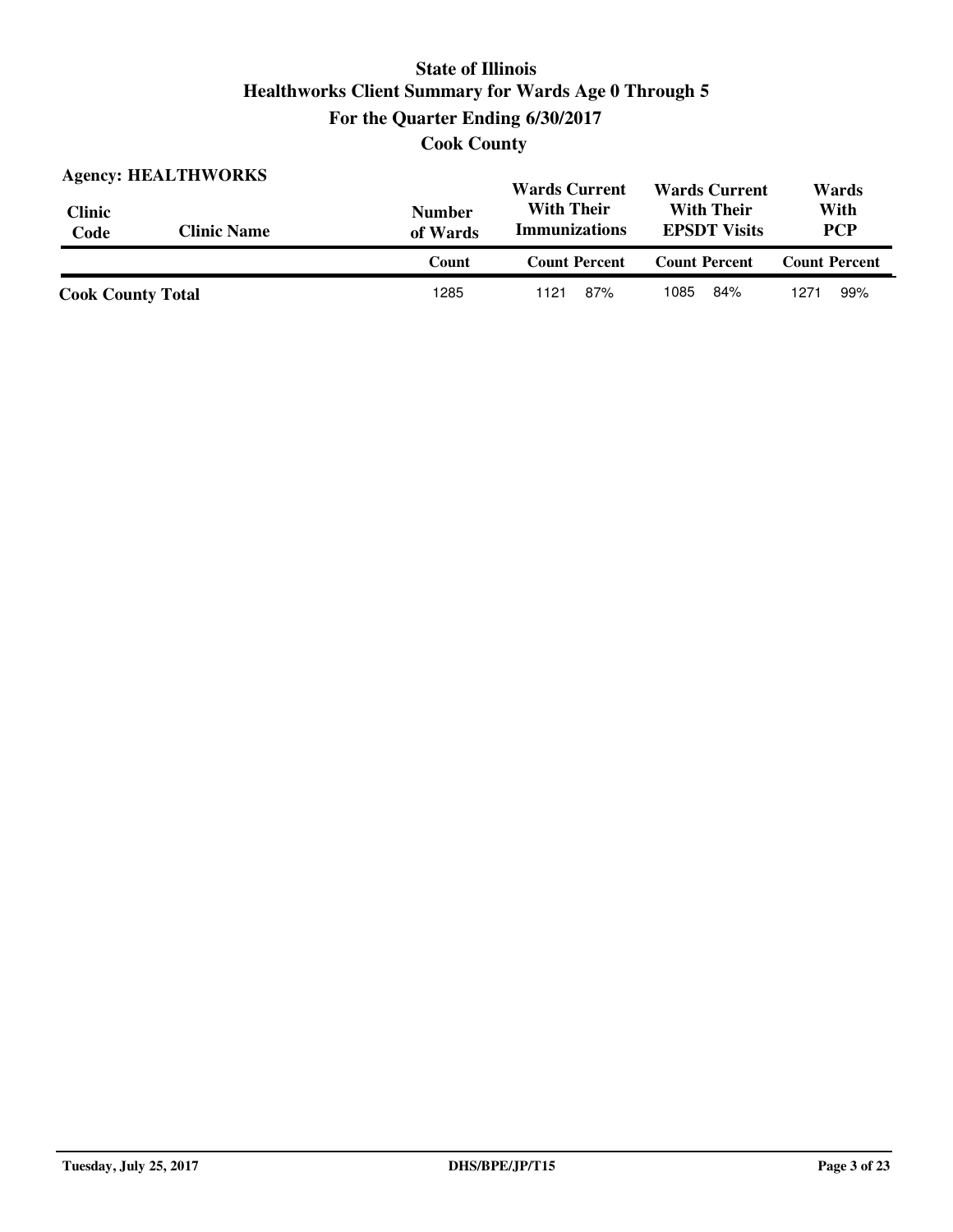| <b>Agency: ADAMS CHD</b> |                     |                           | <b>Wards Current</b>                      |                      |                                          | <b>Wards Current</b> | Wards              |                      |
|--------------------------|---------------------|---------------------------|-------------------------------------------|----------------------|------------------------------------------|----------------------|--------------------|----------------------|
| <b>Clinic</b><br>Code    | <b>Clinic Name</b>  | <b>Number</b><br>of Wards | <b>With Their</b><br><b>Immunizations</b> |                      | <b>With Their</b><br><b>EPSDT Visits</b> |                      | With<br><b>PCP</b> |                      |
|                          |                     | Count                     |                                           | <b>Count Percent</b> |                                          | <b>Count Percent</b> |                    | <b>Count Percent</b> |
| 001001                   | <b>ADAMS CHD</b>    | 54                        | 49                                        | 91%                  | 52                                       | 96%                  | 52                 | 96%                  |
| 009001                   | <b>BROWN CHD</b>    |                           |                                           | 100%                 | $\mathbf{0}$                             | $0\%$                |                    | 100%                 |
| 061001                   | <b>GREENE CHD</b>   | 14                        | 13                                        | 93%                  | 14                                       | 100%                 |                    | 14 100%              |
| 083005                   | <b>JERSEY CHD</b>   | 14                        | 14                                        | 100%                 | 14                                       | 100%                 |                    | 14 100%              |
| 149001                   | PIKE CHD            | 10                        | 9                                         | 90%                  | 9                                        | 90%                  | 9                  | 90%                  |
| 169002                   | <b>SCHUYLER CHD</b> | 7                         | 6                                         | 86%                  | 5                                        | 71%                  |                    | 100%                 |
| <b>Agency Total</b>      |                     | 100                       | 92                                        | 92%                  | 94                                       | 94%                  | 97                 | 97%                  |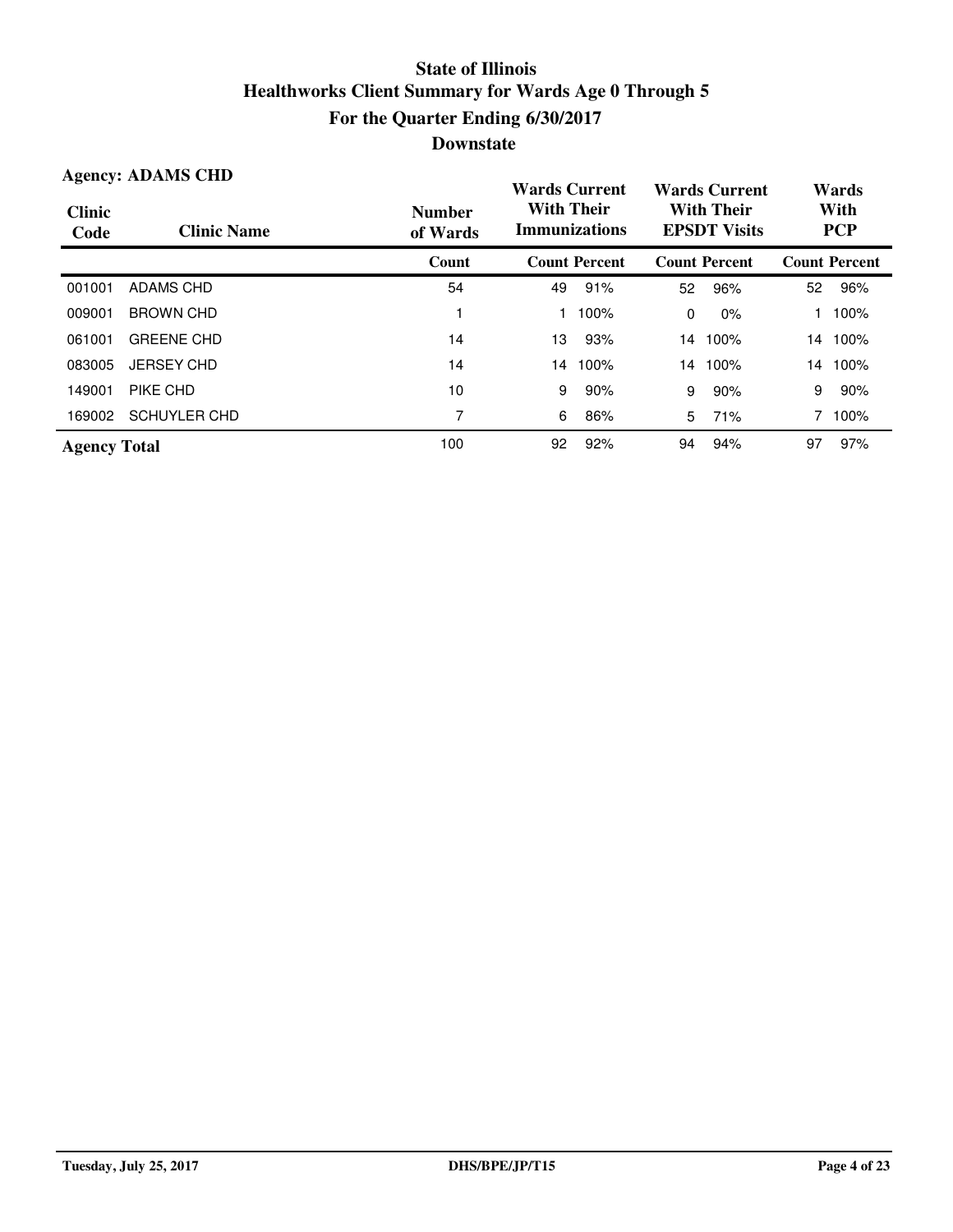|                       | <b>Agency: CHAMPAIGN-URBANA PHD</b> |                           |                                           | <b>Wards Current</b> |                                          | <b>Wards Current</b> |                    | Wards                |  |
|-----------------------|-------------------------------------|---------------------------|-------------------------------------------|----------------------|------------------------------------------|----------------------|--------------------|----------------------|--|
| <b>Clinic</b><br>Code | <b>Clinic Name</b>                  | <b>Number</b><br>of Wards | <b>With Their</b><br><b>Immunizations</b> |                      | <b>With Their</b><br><b>EPSDT Visits</b> |                      | With<br><b>PCP</b> |                      |  |
|                       |                                     | Count                     |                                           | <b>Count Percent</b> |                                          | <b>Count Percent</b> |                    | <b>Count Percent</b> |  |
| 019001                | CHAMPAIGN-URBANA PHD - CHAMPAI      | 93                        | 92                                        | 99%                  | 92                                       | 99%                  | 92                 | 99%                  |  |
| 053001                | FORD CHD                            | 10                        | 9                                         | 90%                  | 10                                       | 100%                 | 10                 | 100%                 |  |
| 075001                | <b>IROQUOIS COUNTY</b>              | 11                        | 8                                         | 73%                  | 11                                       | 100%                 | 11                 | 100%                 |  |
| <b>Agency Total</b>   |                                     | 114                       | 109                                       | 96%                  | 113                                      | 99%                  | 113                | 99%                  |  |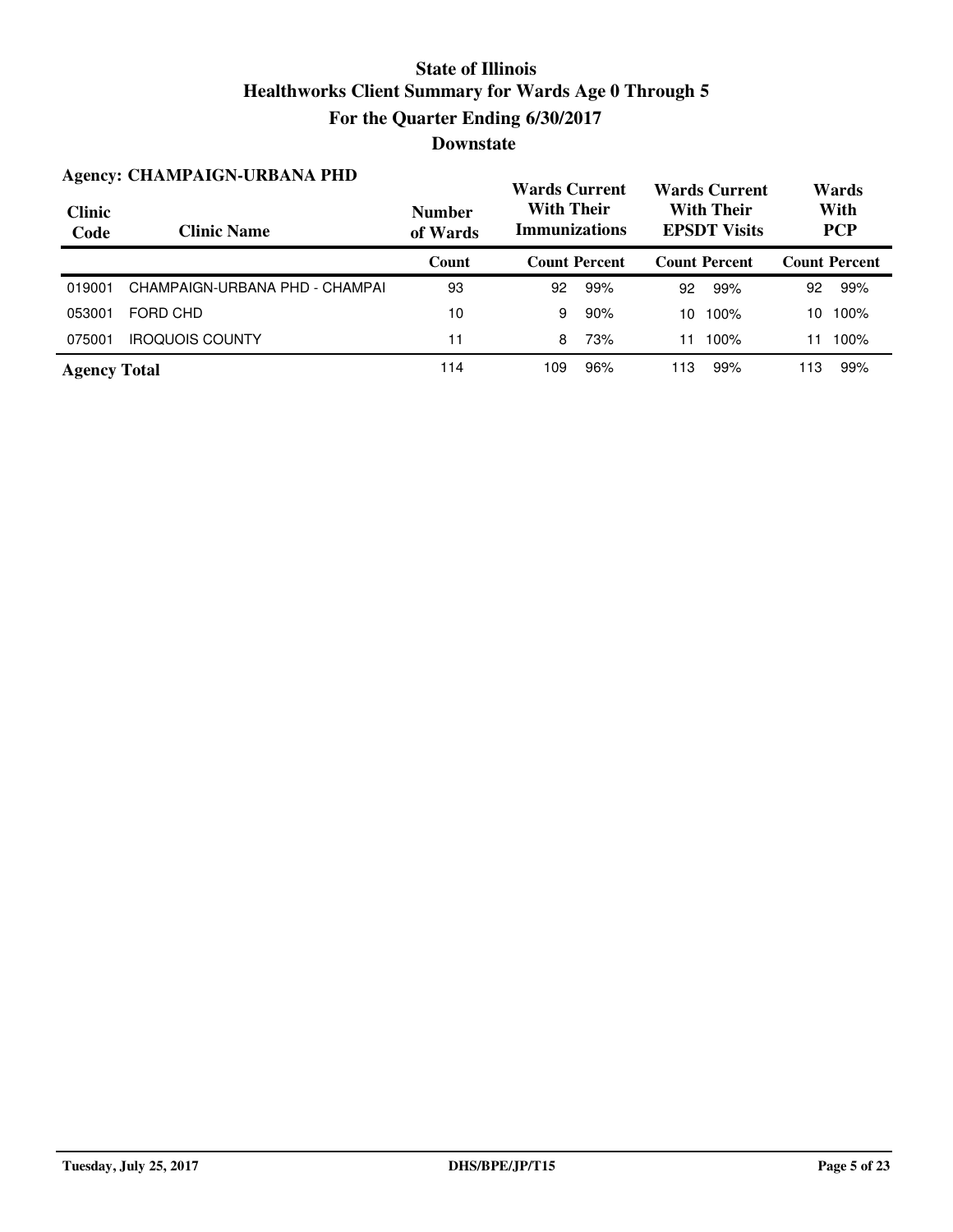|                       | <b>Agency: DUPAGE CHD</b>             |                           | <b>Wards Current</b>                      |                      | <b>Wards Current</b>                     |                      | Wards              |                      |
|-----------------------|---------------------------------------|---------------------------|-------------------------------------------|----------------------|------------------------------------------|----------------------|--------------------|----------------------|
| <b>Clinic</b><br>Code | <b>Clinic Name</b>                    | <b>Number</b><br>of Wards | <b>With Their</b><br><b>Immunizations</b> |                      | <b>With Their</b><br><b>EPSDT Visits</b> |                      | With<br><b>PCP</b> |                      |
|                       |                                       | Count                     |                                           | <b>Count Percent</b> |                                          | <b>Count Percent</b> |                    | <b>Count Percent</b> |
| 031047                | AUNT MARTHA'S AURORA                  | 110                       | 100                                       | 91%                  | 92                                       | 84%                  | 110                | 100%                 |
| 043002                | DUPAGE CHD - WHEATON                  | 109                       | 102                                       | 94%                  | 101                                      | 93%                  | 109                | 100%                 |
| 089040                | <b>GREATER ELGIN FAMILY CARE CNTR</b> |                           |                                           | 100%                 |                                          | 100%                 |                    | 100%                 |
| 089001                | <b>KANE CDH</b>                       |                           |                                           | 100%                 |                                          | 100%                 |                    | 100%                 |
| 093001                | KENDALL COUNTY HEALTH & HUMAN         | 22                        | 17                                        | 77%                  | 18                                       | 82%                  |                    | 22 100%              |
| <b>Agency Total</b>   |                                       | 243                       | 221                                       | 91%                  | 213                                      | 88%                  | 243                | 100%                 |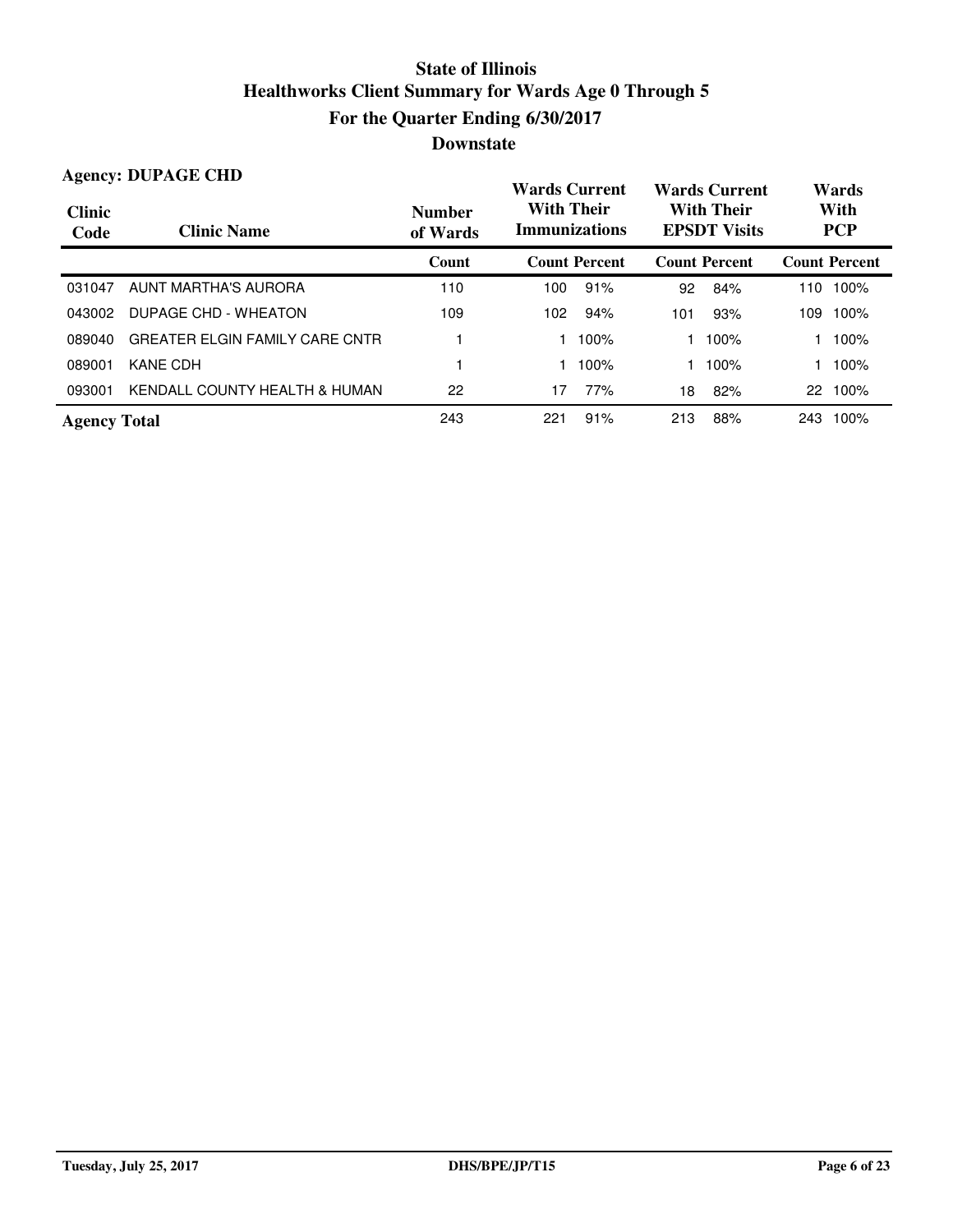| <b>Agency: EFFINGHAM CHD</b> |                             |                           | <b>Wards Current</b>                      |                      |                                          | <b>Wards Current</b> | Wards              |                      |  |
|------------------------------|-----------------------------|---------------------------|-------------------------------------------|----------------------|------------------------------------------|----------------------|--------------------|----------------------|--|
| <b>Clinic</b><br>Code        | <b>Clinic Name</b>          | <b>Number</b><br>of Wards | <b>With Their</b><br><b>Immunizations</b> |                      | <b>With Their</b><br><b>EPSDT Visits</b> |                      | With<br><b>PCP</b> |                      |  |
|                              |                             | Count                     |                                           | <b>Count Percent</b> |                                          | <b>Count Percent</b> |                    | <b>Count Percent</b> |  |
| 025002                       | <b>CLAY CHD</b>             | 9                         | 9                                         | 100%                 | 9                                        | 100%                 |                    | 9 100%               |  |
| 033001                       | CRAWFORD CHD                | 13                        | 12                                        | 92%                  | 12                                       | 92%                  | 13                 | 100%                 |  |
| 049001                       | <b>EFFINGHAM CHD</b>        | 24                        | 23                                        | 96%                  | 23                                       | 96%                  |                    | 24 100%              |  |
| 051077                       | <b>FAYETTE CHD</b>          | 31                        | 28                                        | 90%                  | 26                                       | 84%                  | 31                 | 100%                 |  |
| 065003                       | <b>HAMILTON CHD</b>         | 6                         | 5                                         | 83%                  | 4                                        | 67%                  | 6                  | 100%                 |  |
| 159001                       | JASPER - RICHLAND - OLNEY   | 11                        | 9                                         | 82%                  | 11                                       | 100%                 | 11                 | 100%                 |  |
| 079001                       | <b>JASPER CHD - NEWTON</b>  | 11                        | 10                                        | 91%                  | 11                                       | 100%                 | 11                 | 100%                 |  |
| 081001                       | JEFFERSON CHD               | 40                        | 34                                        | 85%                  | 36                                       | 90%                  | 37                 | 93%                  |  |
| 101001                       | <b>LAWRENCE CHD</b>         | 9                         | 7                                         | 78%                  | 8                                        | 89%                  | 9                  | 100%                 |  |
| 121002                       | <b>MARION CHD-CENTRALIA</b> | 12                        | 12 <sup>2</sup>                           | 100%                 | 11                                       | 92%                  | 12 <sup>2</sup>    | 100%                 |  |
| 121001                       | <b>MARION CHD-SALEM</b>     | 41                        | 37                                        | 90%                  | 37                                       | 90%                  | 41                 | 100%                 |  |
| 185001                       | <b>WABASH CHD</b>           | 16                        | 16                                        | 100%                 | 16                                       | 100%                 | 16                 | 100%                 |  |
| 191002                       | <b>WAYNE CHD - WAYNE</b>    | 17                        | 17                                        | 100%                 | 13                                       | 76%                  | 17                 | 100%                 |  |
| <b>Agency Total</b>          |                             | 240                       | 219                                       | 91%                  | 217                                      | 90%                  | 237                | 99%                  |  |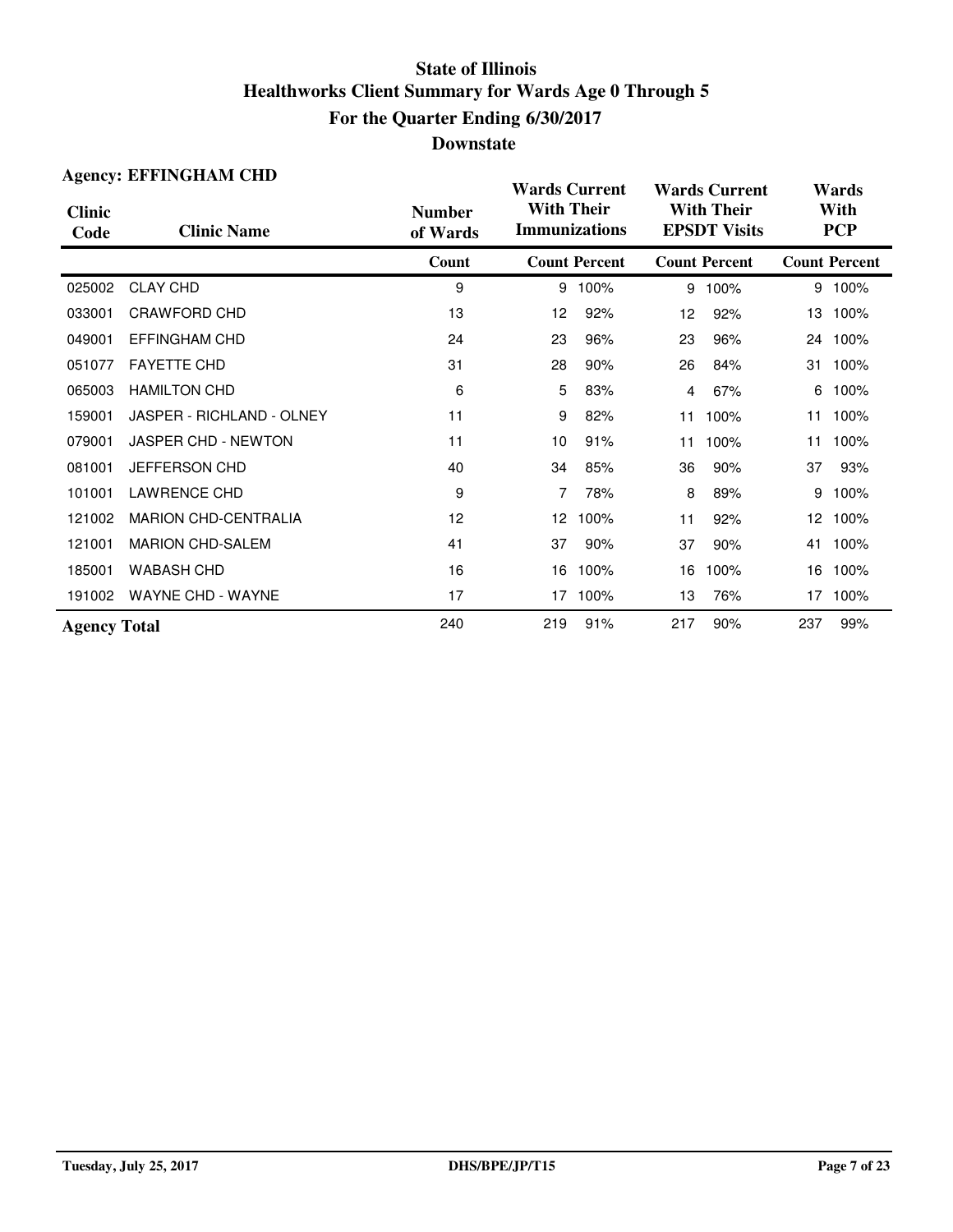| <b>Agency: JACKSON CHD</b> |                                  |                           | <b>Wards Current</b>                      |                      | <b>Wards Current</b> |                      | Wards                                    |                      |                    |  |
|----------------------------|----------------------------------|---------------------------|-------------------------------------------|----------------------|----------------------|----------------------|------------------------------------------|----------------------|--------------------|--|
| <b>Clinic</b><br>Code      | <b>Clinic Name</b>               | <b>Number</b><br>of Wards | <b>With Their</b><br><b>Immunizations</b> |                      |                      |                      | <b>With Their</b><br><b>EPSDT Visits</b> |                      | With<br><b>PCP</b> |  |
|                            |                                  | Count                     |                                           | <b>Count Percent</b> |                      | <b>Count Percent</b> |                                          | <b>Count Percent</b> |                    |  |
| 165001                     | EGYPTIAN PUBLIC AND MENTAL HD    | 43                        | 42                                        | 98%                  | 42                   | 98%                  | 43                                       | 100%                 |                    |  |
| 199003                     | FRANKLIN/WILLIAMSON CHD - MARI   | 121                       | 116                                       | 96%                  | 112                  | 93%                  | 121                                      | 100%                 |                    |  |
| 077001                     | <b>JACKSON CHD</b>               | 32                        | 30                                        | 94%                  | 31                   | 97%                  | 32                                       | 100%                 |                    |  |
| 145002                     | <b>PERRY CHD - PINCKNEYVILLE</b> | 13                        | 11                                        | 85%                  | 10                   | 77%                  | 13.                                      | 100%                 |                    |  |
| <b>Agency Total</b>        |                                  | 209                       | 199                                       | 95%                  | 195                  | 93%                  | 209                                      | 100%                 |                    |  |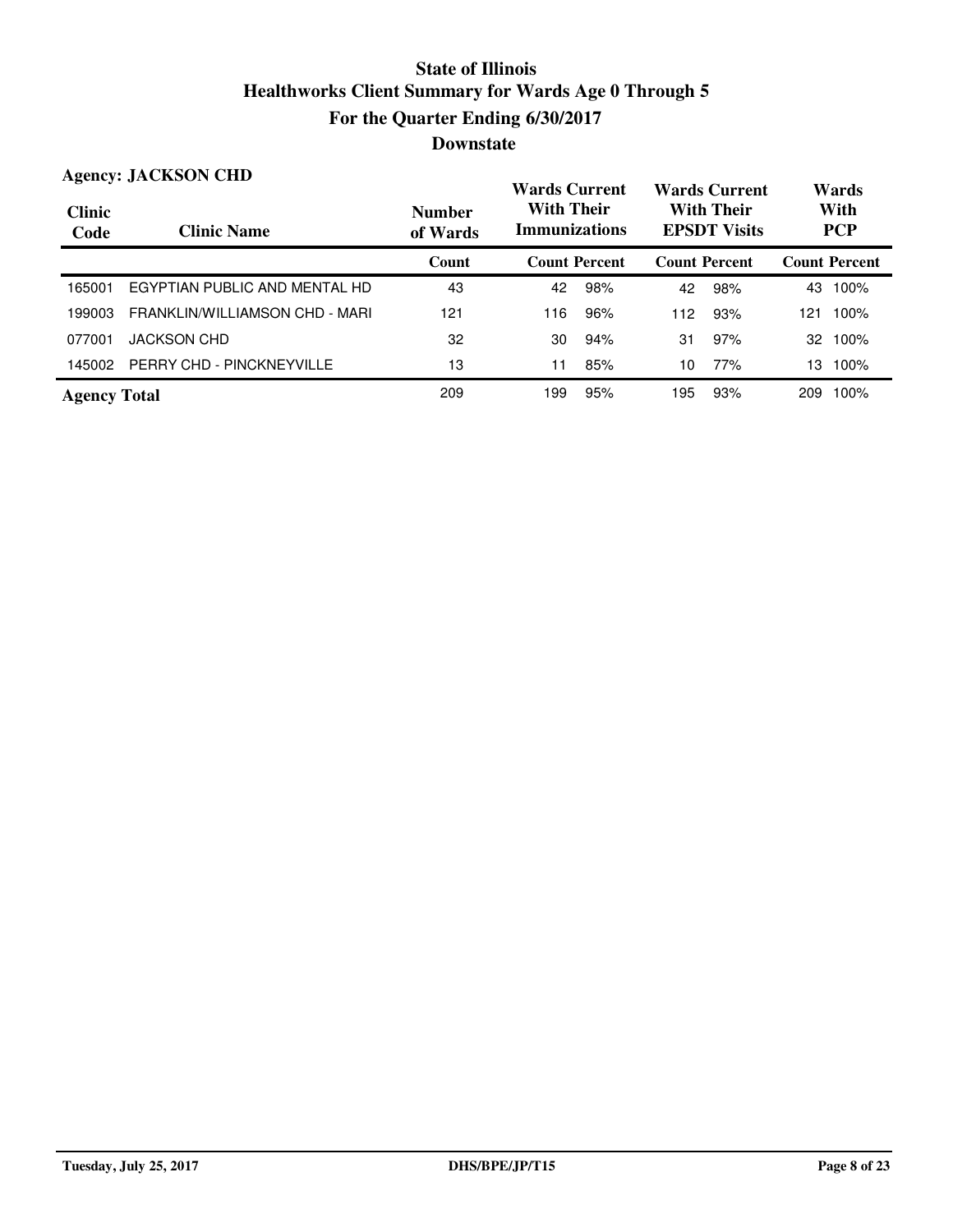|                       | <b>Agency: KANKAKEE CHD-BRADLEY</b> |                           | <b>Wards Current</b>                                                                  | <b>Wards Current</b> | Wards                |  |
|-----------------------|-------------------------------------|---------------------------|---------------------------------------------------------------------------------------|----------------------|----------------------|--|
| <b>Clinic</b><br>Code | <b>Clinic Name</b>                  | <b>Number</b><br>of Wards | <b>With Their</b><br><b>With Their</b><br><b>Immunizations</b><br><b>EPSDT Visits</b> |                      | With<br><b>PCP</b>   |  |
|                       |                                     |                           |                                                                                       |                      |                      |  |
|                       |                                     | Count                     | <b>Count Percent</b>                                                                  | <b>Count Percent</b> | <b>Count Percent</b> |  |
| 091008                | KANKAKEE CHD                        | 34                        | 32<br>94%                                                                             | 97%<br>33            | 100%<br>34           |  |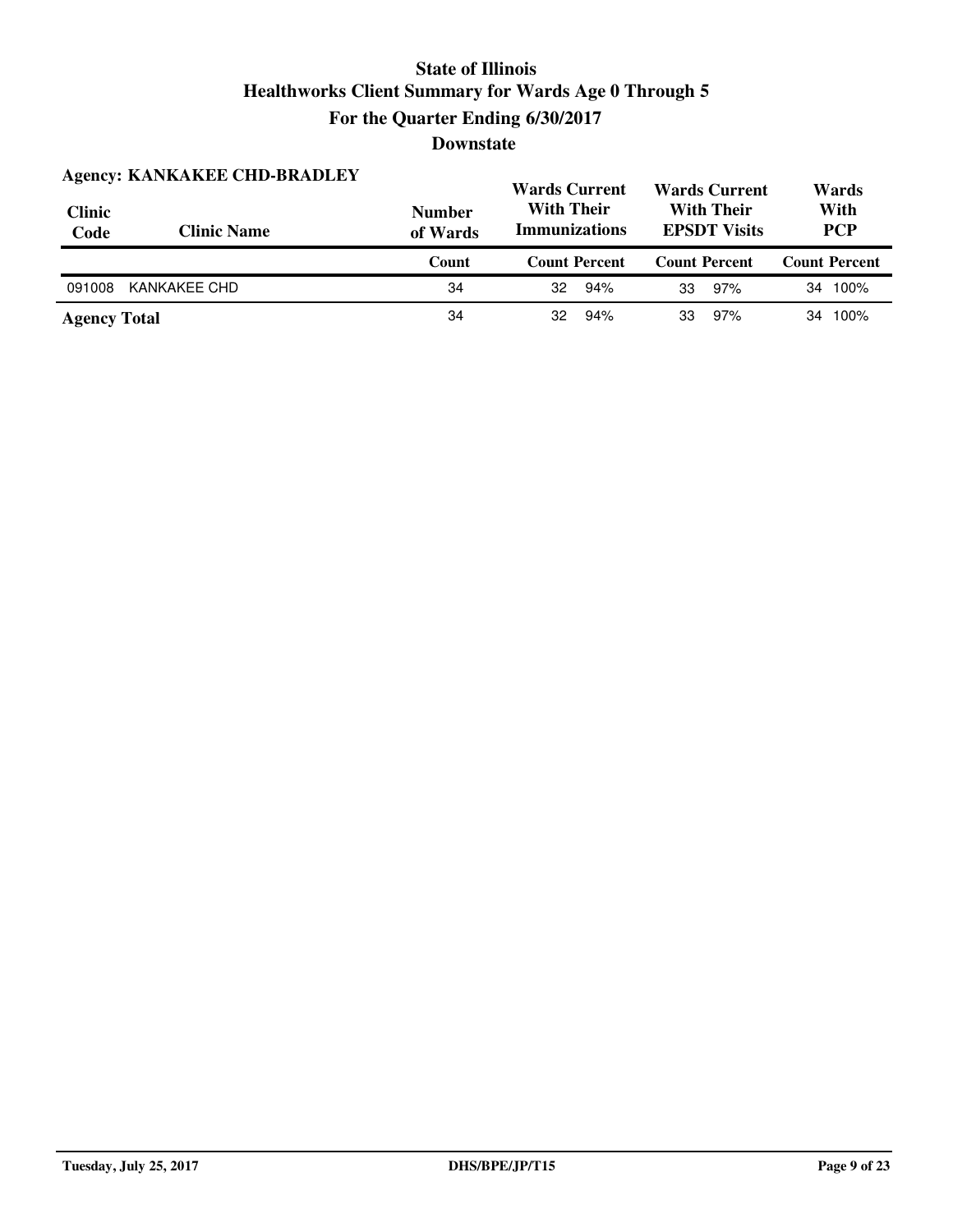| <b>Clinic</b><br>Code | <b>Agency: LAKE CHD</b><br><b>Clinic Name</b> | <b>Number</b><br>of Wards | <b>Wards Current</b><br><b>Wards Current</b><br><b>With Their</b><br><b>With Their</b><br><b>Immunizations</b><br><b>EPSDT Visits</b> |                      | Wards<br>With<br><b>PCP</b> |
|-----------------------|-----------------------------------------------|---------------------------|---------------------------------------------------------------------------------------------------------------------------------------|----------------------|-----------------------------|
|                       |                                               | Count                     | <b>Count Percent</b>                                                                                                                  | <b>Count Percent</b> | <b>Count Percent</b>        |
|                       |                                               |                           |                                                                                                                                       |                      |                             |
| 097006                | LAKE CHD - GRAND                              | 123                       | 83%<br>102                                                                                                                            | 81%<br>100           | 123 100%                    |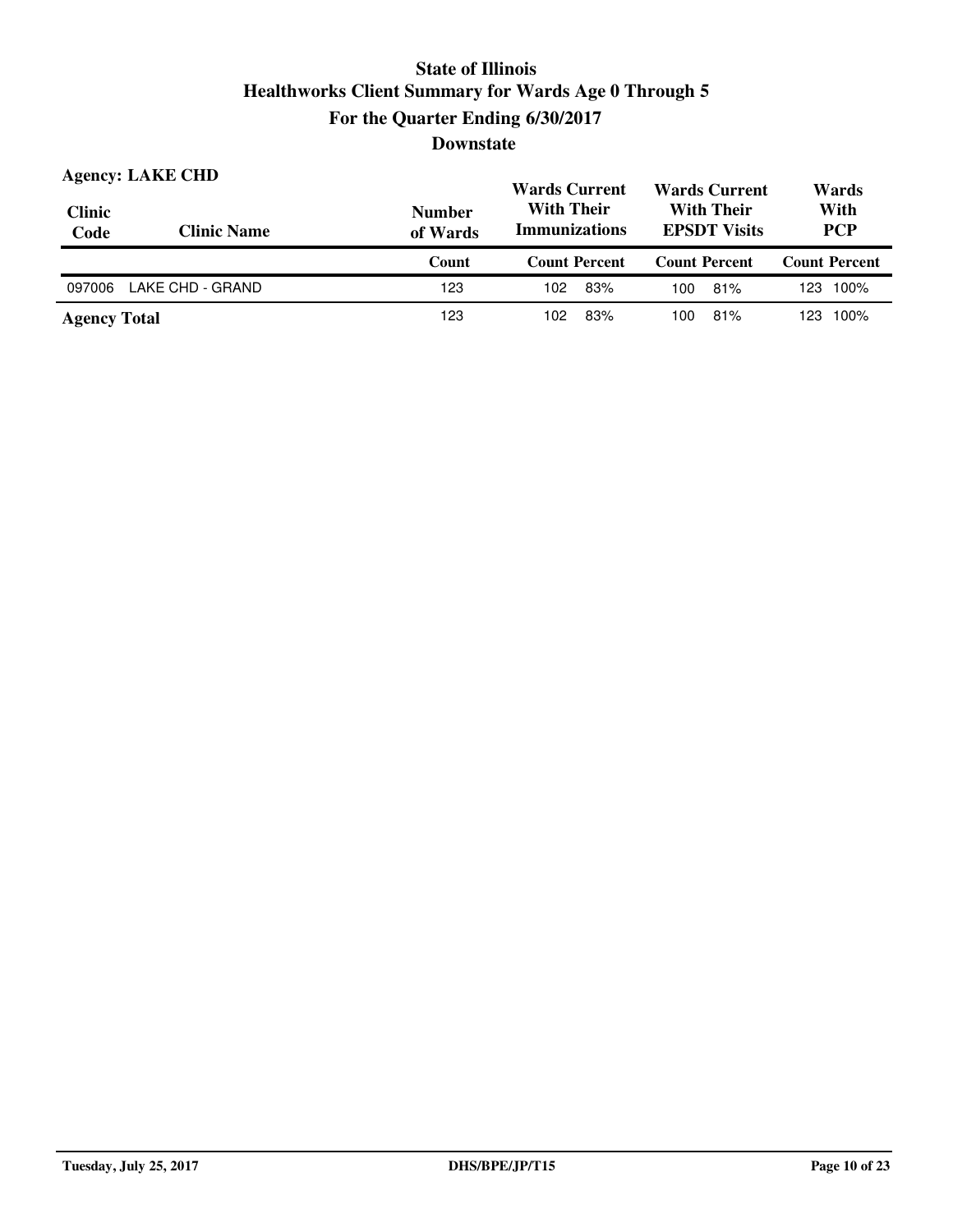| <b>Clinic</b><br>Code | <b>Agency: LASALLE CHD</b><br><b>Clinic Name</b> | <b>Number</b><br>of Wards | <b>Wards Current</b><br><b>With Their</b><br><b>Immunizations</b> | <b>Wards Current</b><br><b>With Their</b><br><b>EPSDT Visits</b> |                      |
|-----------------------|--------------------------------------------------|---------------------------|-------------------------------------------------------------------|------------------------------------------------------------------|----------------------|
|                       |                                                  | Count                     | <b>Count Percent</b>                                              | <b>Count Percent</b>                                             | <b>Count Percent</b> |
|                       |                                                  |                           |                                                                   |                                                                  |                      |
| 099004                | LASALLE CHD                                      | 22                        | 100%<br>22                                                        | 22 100%                                                          | 22 100%              |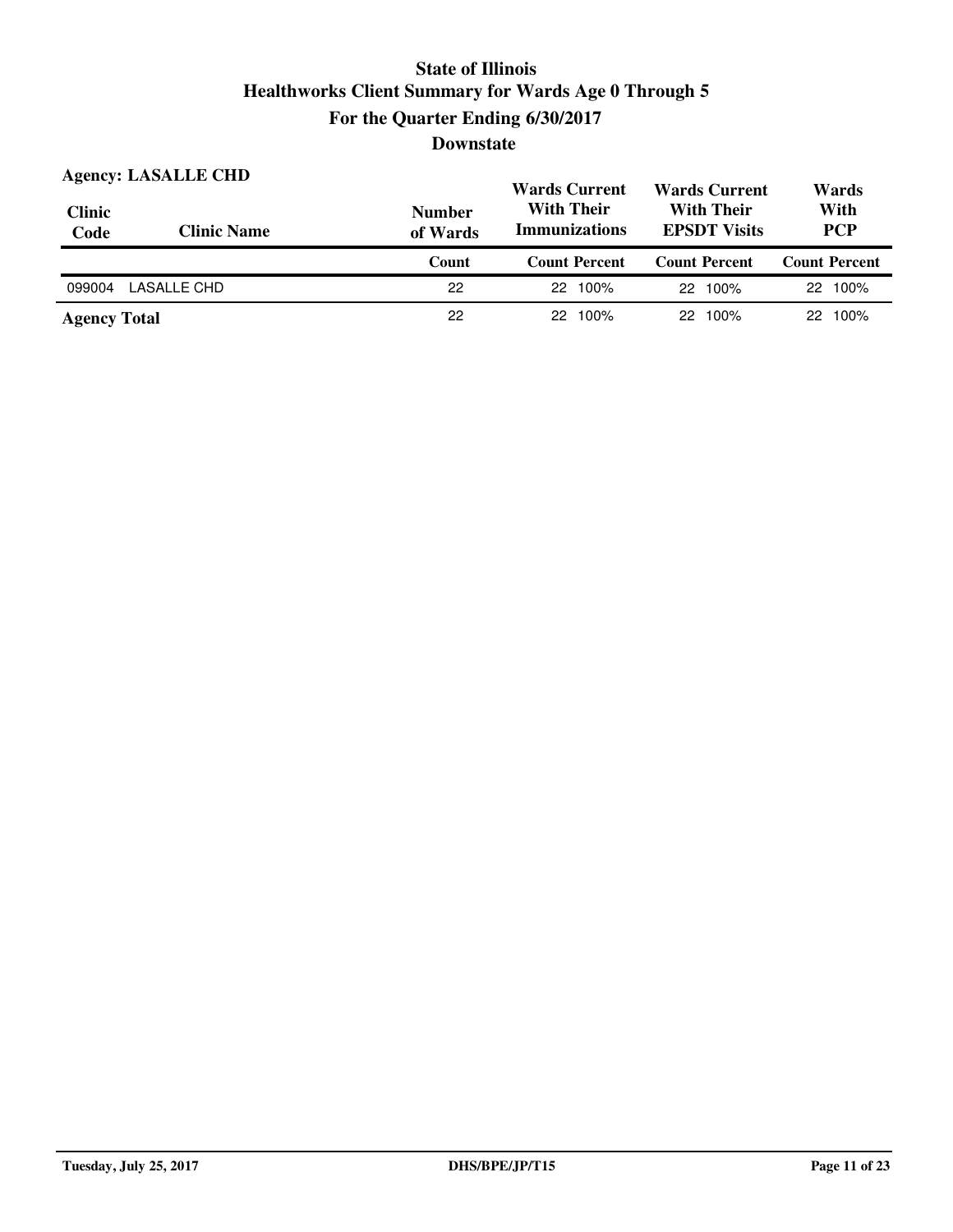|                       | <b>Agency: LOGAN CHD</b>    |                           | <b>Wards Current</b>                      |                      |                      | <b>Wards Current</b>                     |                    | Wards                |  |
|-----------------------|-----------------------------|---------------------------|-------------------------------------------|----------------------|----------------------|------------------------------------------|--------------------|----------------------|--|
| <b>Clinic</b><br>Code | <b>Clinic Name</b>          | <b>Number</b><br>of Wards | <b>With Their</b><br><b>Immunizations</b> |                      |                      | <b>With Their</b><br><b>EPSDT Visits</b> | With<br><b>PCP</b> |                      |  |
|                       |                             | Count                     |                                           | <b>Count Percent</b> |                      | <b>Count Percent</b>                     |                    | <b>Count Percent</b> |  |
| 017002                | CASS CHD - BEARDSTOWN       | 10                        | 10                                        | 100%                 | 10 <sup>°</sup>      | 100%                                     |                    | 10 100%              |  |
| 021077                | <b>CHRISTIAN CHD</b>        | 32                        | 29                                        | 91%                  | 32                   | 100%                                     | 32                 | 100%                 |  |
| 057006                | <b>FULTON CHD</b>           | 22                        | 19                                        | 86%                  | 18                   | 82%                                      | 22                 | 100%                 |  |
| 107002                | <b>LOGAN CHD</b>            | 27                        | 26                                        | 96%                  | 22                   | 81%                                      | 27                 | 100%                 |  |
| 125001                | <b>MASON CHD</b>            | 12                        | 10                                        | 83%                  | 11                   | 92%                                      | 12 <sup>12</sup>   | 100%                 |  |
| 135001                | MONTGOMERY CHD              | 5                         | 5                                         | 100%                 | 5                    | 100%                                     | 5.                 | 100%                 |  |
| 135003                | MONTGOMERY CHD - LITCHFIELD | 2                         | 2                                         | 100%                 | $\mathbf{2}^{\circ}$ | 100%                                     |                    | 2 100%               |  |
| 137077                | <b>MORGAN CHD</b>           | 26                        | 21                                        | 81%                  | 22                   | 85%                                      | 26                 | 100%                 |  |
| 167004                | SANGAMON CHD                | 152                       | 128                                       | 84%                  | 127                  | 84%                                      |                    | 152 100%             |  |
| 171001                | SCOTT CHD                   |                           |                                           | 100%                 | 1.                   | 100%                                     |                    | 100%                 |  |
| 179001                | <b>TAZEWELL CHD</b>         | 175                       | 162                                       | 93%                  | 150                  | 86%                                      |                    | 175 100%             |  |
| <b>Agency Total</b>   |                             | 464                       | 413                                       | 89%                  | 400                  | 86%                                      |                    | 464 100%             |  |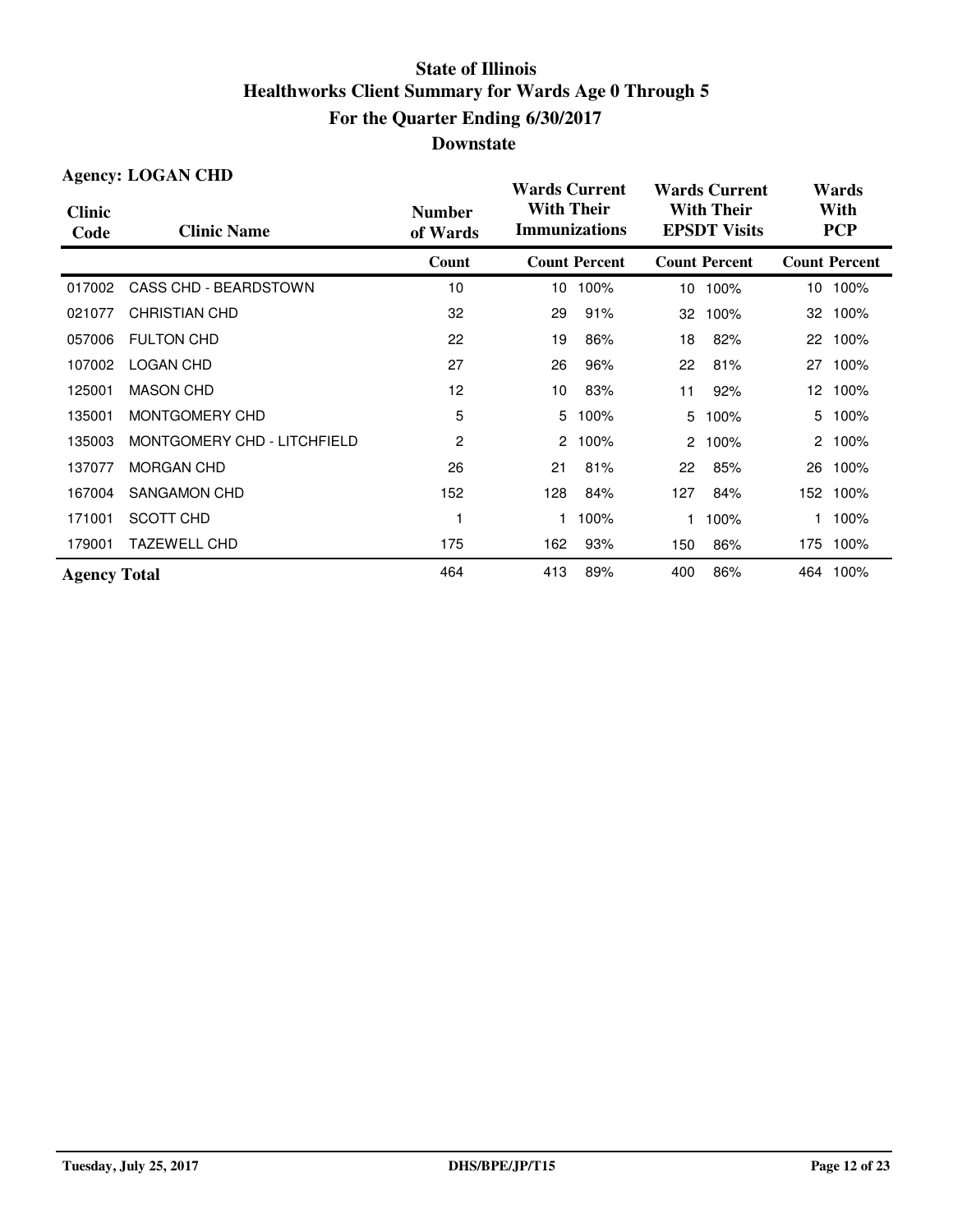| <b>Agency: MACON CHD</b> |                       |                           | <b>Wards Current</b>                      |                      | <b>Wards Current</b> |                                          | Wards |                      |  |
|--------------------------|-----------------------|---------------------------|-------------------------------------------|----------------------|----------------------|------------------------------------------|-------|----------------------|--|
| <b>Clinic</b><br>Code    | <b>Clinic Name</b>    | <b>Number</b><br>of Wards | <b>With Their</b><br><b>Immunizations</b> |                      |                      | <b>With Their</b><br><b>EPSDT Visits</b> |       | With<br><b>PCP</b>   |  |
|                          |                       | Count                     |                                           | <b>Count Percent</b> |                      | <b>Count Percent</b>                     |       | <b>Count Percent</b> |  |
| 023001                   | <b>CLARK CHD</b>      | 13                        | 13.                                       | 100%                 | 11                   | 85%                                      |       | 13 100%              |  |
| 029002                   | COLES CHD             | 24                        | 23                                        | 96%                  | 17                   | 71%                                      |       | 24 100%              |  |
| 035003                   | <b>CUMBERLAND CHD</b> | 4                         | 4                                         | 100%                 | 4                    | 100%                                     | 4     | 100%                 |  |
| 041004                   | <b>DOUGLAS CHD</b>    | 14                        |                                           | 14 100%              | 14                   | 100%                                     |       | 14 100%              |  |
| 045005                   | EDGAR CHD             | 4                         | 4                                         | 100%                 | 3                    | 75%                                      | 4     | 100%                 |  |
| 115001                   | <b>MACON CHD</b>      | 150                       | 136                                       | 91%                  | 130                  | 87%                                      | 149   | 99%                  |  |
| 139002                   | <b>MOULTRIE CHD</b>   | 10                        | 10                                        | 100%                 |                      | 70%                                      | 10    | 100%                 |  |
| 173001                   | SHELBY CHD            | 16                        | 15                                        | 94%                  | 15                   | 94%                                      | 16    | 100%                 |  |
| <b>Agency Total</b>      |                       | 235                       | 219                                       | 93%                  | 201                  | 86%                                      | 234   | 100%                 |  |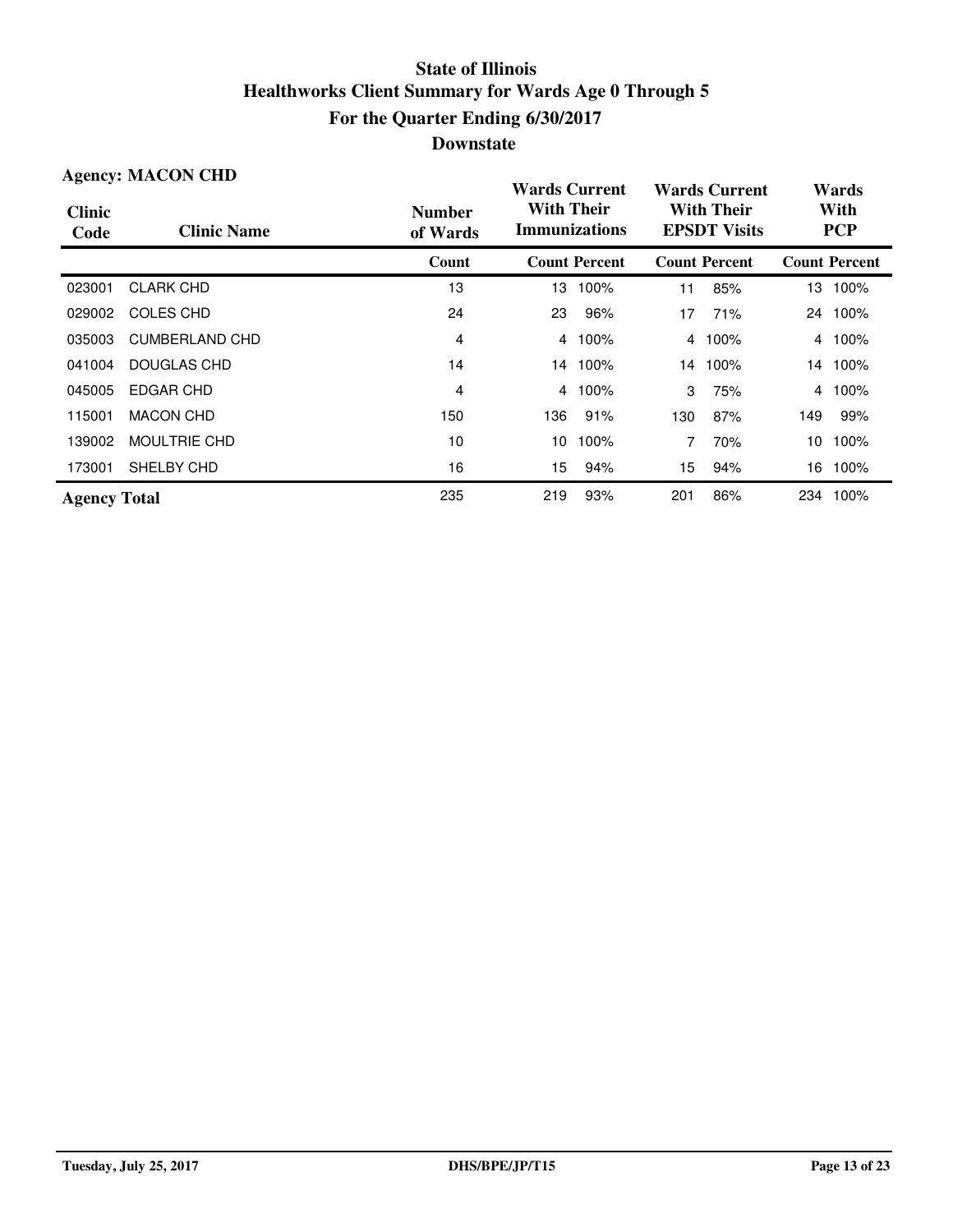| <b>Clinic</b><br>Code | <b>Agency: MCHENRY CHD</b><br><b>Clinic Name</b> | <b>Number</b><br>of Wards | <b>Wards Current</b><br><b>Wards Current</b><br><b>With Their</b><br><b>With Their</b><br><b>Immunizations</b><br><b>EPSDT Visits</b> |                      | Wards<br>With<br><b>PCP</b> |  |
|-----------------------|--------------------------------------------------|---------------------------|---------------------------------------------------------------------------------------------------------------------------------------|----------------------|-----------------------------|--|
|                       |                                                  | Count                     | <b>Count Percent</b>                                                                                                                  | <b>Count Percent</b> | <b>Count Percent</b>        |  |
| 111002                | <b>MCHENRY CHD</b>                               | 80                        | 96%<br>77                                                                                                                             | 99%<br>79            | 100%<br>80                  |  |
| <b>Agency Total</b>   |                                                  | 80                        | 96%                                                                                                                                   | 99%<br>79            | 100%<br>80.                 |  |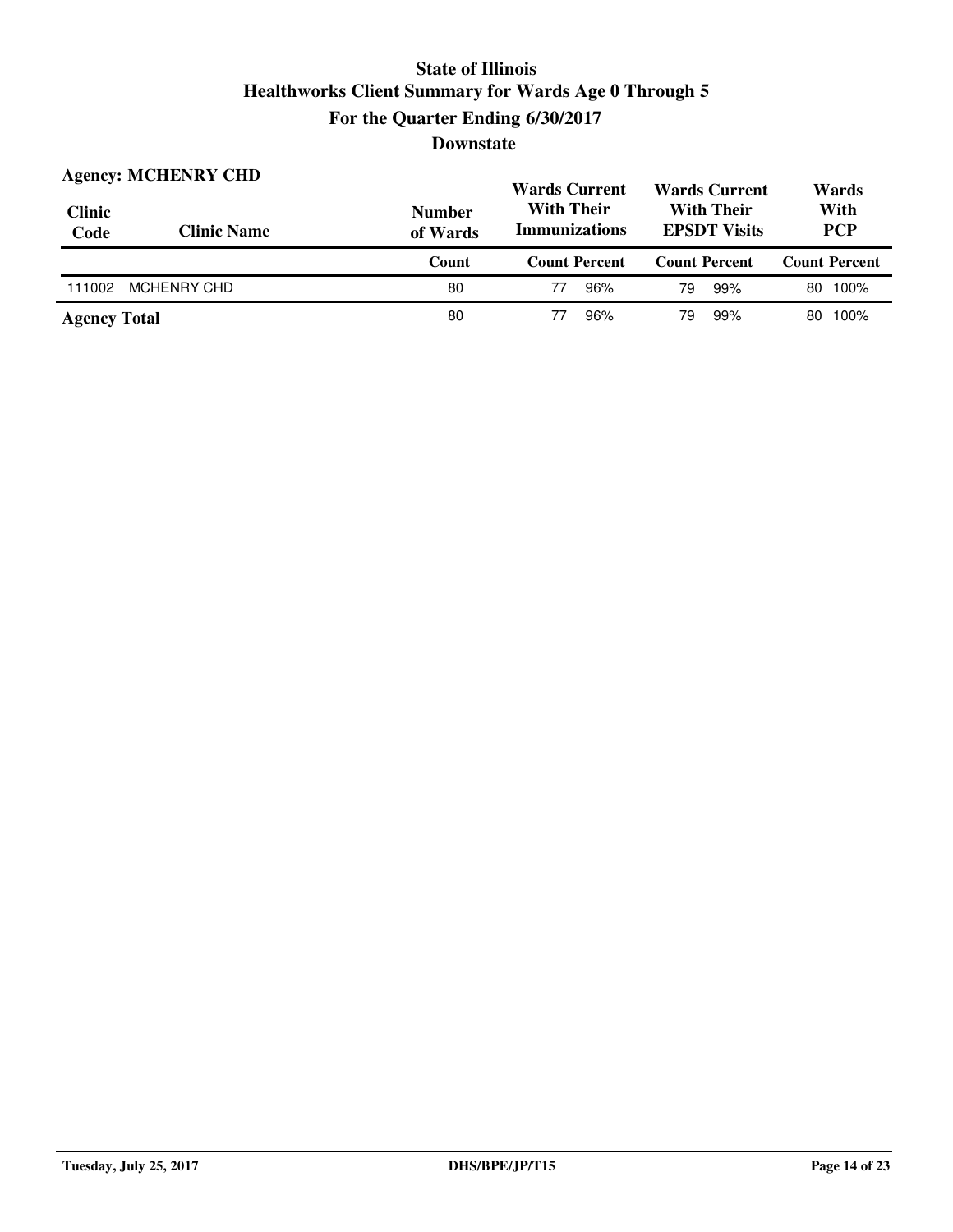|                       | <b>Agency: MCLEAN CHD</b>    |                           | <b>Wards Current</b>                      |            | <b>Wards Current</b>                     |     | Wards                |  |                    |  |
|-----------------------|------------------------------|---------------------------|-------------------------------------------|------------|------------------------------------------|-----|----------------------|--|--------------------|--|
| <b>Clinic</b><br>Code | <b>Clinic Name</b>           | <b>Number</b><br>of Wards | <b>With Their</b><br><b>Immunizations</b> |            | <b>With Their</b><br><b>EPSDT Visits</b> |     |                      |  | With<br><b>PCP</b> |  |
|                       |                              | Count                     | <b>Count Percent</b>                      |            | <b>Count Percent</b>                     |     | <b>Count Percent</b> |  |                    |  |
| 147003                | DEWITT/PIATT BI CHD - PIATT  | 10                        | 100%<br>10                                | 6          | 60%                                      | 10  | 100%                 |  |                    |  |
| 039002                | DEWITT-PIATT BI CHD - DEWITT | 15                        | 15.<br>100%                               | 14         | 93%                                      | 15  | 100%                 |  |                    |  |
| 105001                | LIVINGSTON CHD               | 18                        | 100%<br>18                                | 18         | 100%                                     | 18  | 100%                 |  |                    |  |
| 113001                | <b>MCLEAN CHD</b>            | 88                        | 84%<br>74                                 | 76         | 86%                                      | 87  | 99%                  |  |                    |  |
| <b>Agency Total</b>   |                              | 131                       | 117                                       | 89%<br>114 | 87%                                      | 130 | 99%                  |  |                    |  |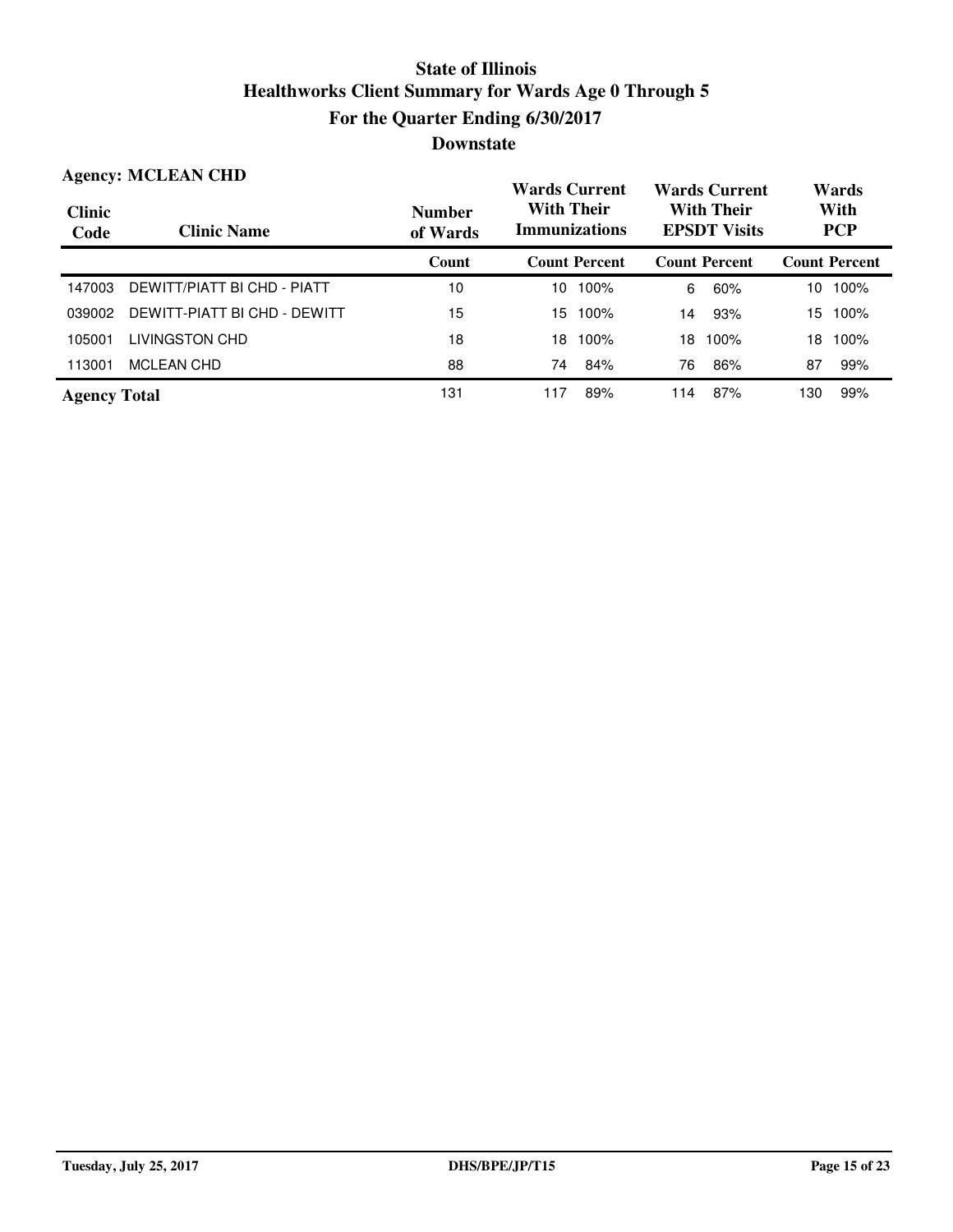| <b>Clinic</b><br>Code | <b>Agency: PEORIA CITY/CHD</b><br><b>Clinic Name</b> | <b>Wards Current</b><br><b>With Their</b><br><b>Number</b><br><b>Immunizations</b><br>of Wards |                      | <b>Wards Current</b><br><b>With Their</b><br><b>EPSDT Visits</b> | Wards<br>With<br><b>PCP</b> |  |
|-----------------------|------------------------------------------------------|------------------------------------------------------------------------------------------------|----------------------|------------------------------------------------------------------|-----------------------------|--|
|                       |                                                      | Count                                                                                          | <b>Count Percent</b> | <b>Count Percent</b>                                             | <b>Count Percent</b>        |  |
| 057008                | <b>FULTON CHD - ASTORIA</b>                          |                                                                                                | 100%                 | 100%                                                             | 100%                        |  |
| <b>Agency Total</b>   |                                                      |                                                                                                | 100%                 | 100%                                                             | 100%                        |  |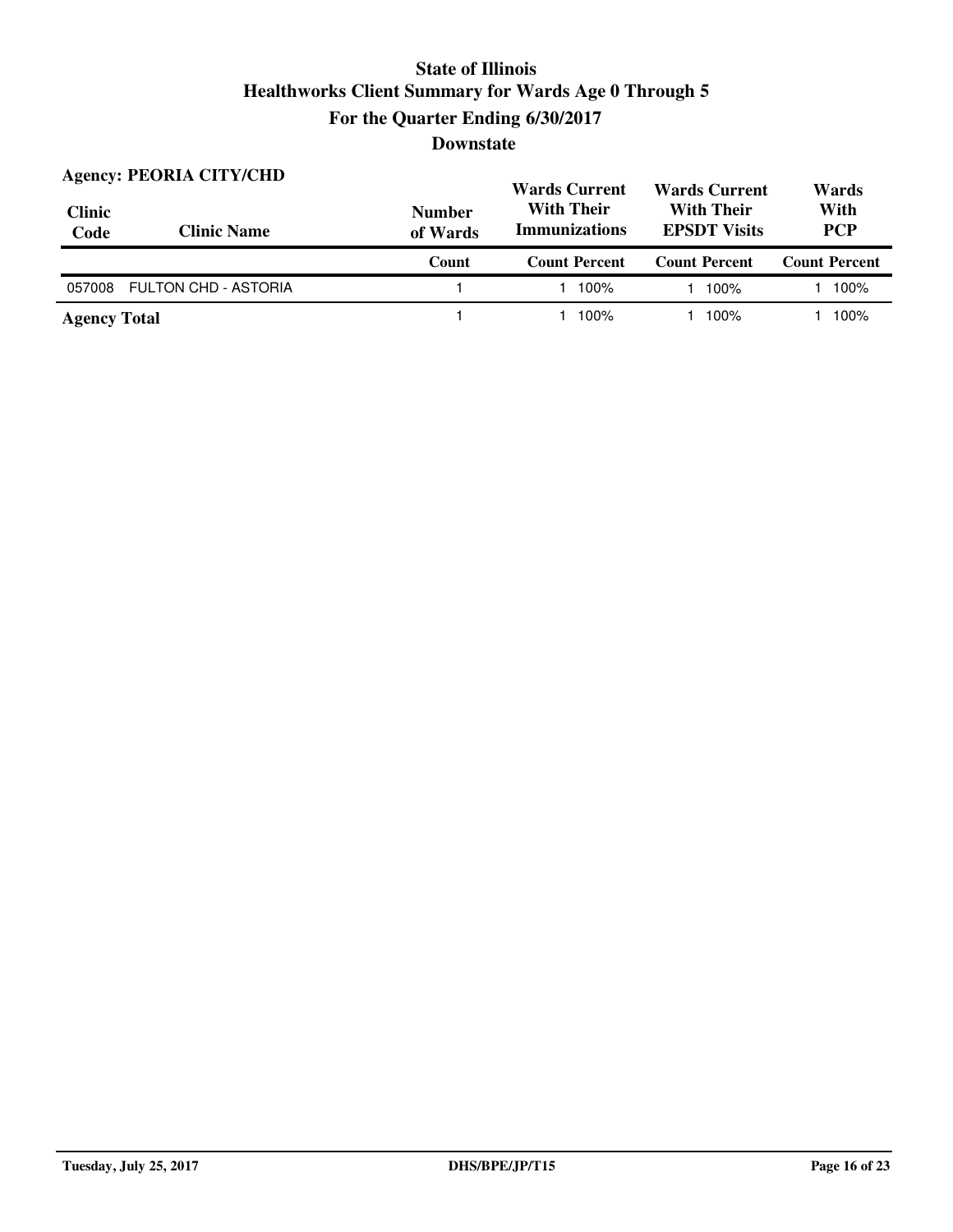|                       | <b>Agency: ROCK ISLAND CHD</b> |                           | <b>Wards Current</b>                      |                      |                | <b>Wards Current</b>                     |     | Wards                |
|-----------------------|--------------------------------|---------------------------|-------------------------------------------|----------------------|----------------|------------------------------------------|-----|----------------------|
| <b>Clinic</b><br>Code | <b>Clinic Name</b>             | <b>Number</b><br>of Wards | <b>With Their</b><br><b>Immunizations</b> |                      |                | <b>With Their</b><br><b>EPSDT</b> Visits |     | With<br><b>PCP</b>   |
|                       |                                | Count                     |                                           | <b>Count Percent</b> |                | <b>Count Percent</b>                     |     | <b>Count Percent</b> |
| 071004                | <b>HENDERSON CHD</b>           | 4                         | $\overline{4}$                            | 100%                 | $\overline{4}$ | 100%                                     |     | 4 100%               |
| 073002                | <b>HENRY CHD</b>               | 28                        | 23                                        | 82%                  | 21             | 75%                                      | 28  | 100%                 |
| 095001                | KNOX CHD                       | 34                        | 34                                        | 100%                 | 31             | 91%                                      | 34  | 100%                 |
| 131003                | <b>MERCER CHD</b>              | 15                        | 15                                        | 100%                 | 15             | 100%                                     | 15  | 100%                 |
| 155077                | PUTNAM CHD                     |                           |                                           | 100%                 |                | 100%                                     |     | 100%                 |
| 161001                | ROCK ISLAND CHD                | 51                        | 48                                        | 94%                  | 45             | 88%                                      | 51  | 100%                 |
| 161003                | ROCK ISLAND CHD - MOLINE       |                           |                                           | 100%                 |                | 100%                                     |     | 100%                 |
| 187001                | <b>WARREN CHD</b>              | 5                         | 5                                         | 100%                 | 5              | 100%                                     | 5   | 100%                 |
| <b>Agency Total</b>   |                                | 139                       | 131                                       | 94%                  | 123            | 88%                                      | 139 | 100%                 |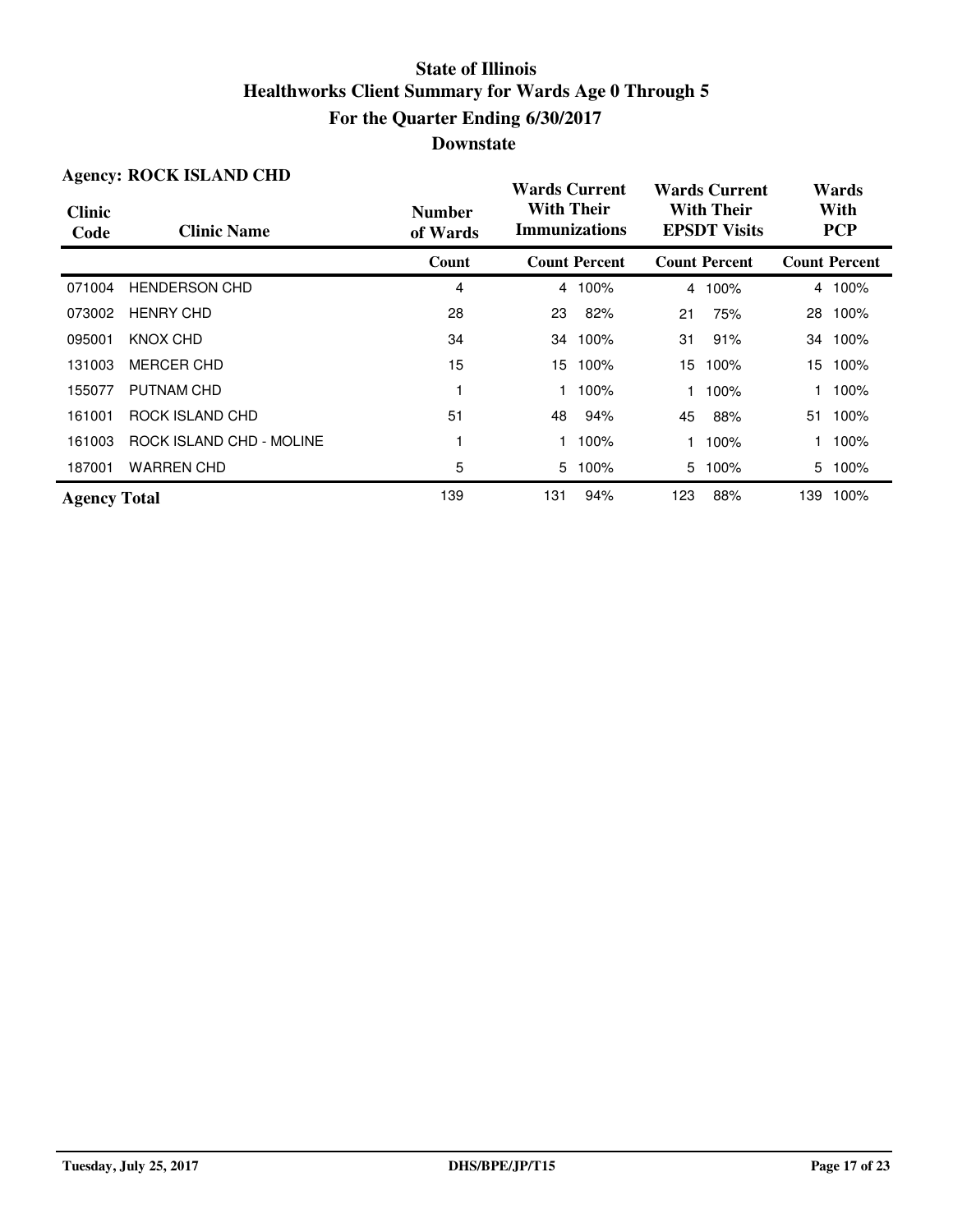#### **Downstate**

|                       | Agency. BO TELL HEALTHCARE FOUND |                           | <b>Wards Current</b> |                      |     | <b>Wards Current</b>                     |     | Wards                |
|-----------------------|----------------------------------|---------------------------|----------------------|----------------------|-----|------------------------------------------|-----|----------------------|
| <b>Clinic</b><br>Code | <b>Clinic Name</b>               | <b>Number</b><br>of Wards | <b>With Their</b>    | <b>Immunizations</b> |     | <b>With Their</b><br><b>EPSDT Visits</b> |     | With<br><b>PCP</b>   |
|                       |                                  | Count                     |                      | <b>Count Percent</b> |     | <b>Count Percent</b>                     |     | <b>Count Percent</b> |
| 005001                | <b>BOND CHD</b>                  | 7                         |                      | 7 100%               | 6   | 86%                                      |     | 7 100%               |
| 027005                | <b>CLINTON CHD</b>               | 3                         | 3                    | 100%                 | 3   | 100%                                     | 3   | 100%                 |
| 119002                | COORD YTH SERV - GRANITE CITY    | 108                       | 98                   | 91%                  | 97  | 90%                                      | 107 | 99%                  |
| 119001                | COORD YTH SERV - WOOD RIVER      | 102                       | 92                   | 90%                  | 91  | 89%                                      |     | 102 100%             |
| 163001                | <b>EAST SIDE HD</b>              | 29                        | 27                   | 93%                  | 26  | 90%                                      | 28  | 97%                  |
| 163002                | EAST SIDE HD - CAHOKIA           |                           |                      | 100%                 | 0   | $0\%$                                    |     | 100%                 |
| 133001                | MONROE CHD                       | 8                         | 8                    | 100%                 |     | 88%                                      |     | 8 100%               |
| 157001                | RANDOLPH CHD                     | 14                        | 14                   | 100%                 | 13  | 93%                                      |     | 14 100%              |
| 163051                | <b>ST CLAIR CHD</b>              | 146                       | 134                  | 92%                  | 139 | 95%                                      | 146 | 100%                 |
| 189008                | <b>WASHINGTON CHD</b>            | 11                        | 11                   | 100%                 | 10  | 91%                                      | 11  | 100%                 |
| <b>Agency Total</b>   |                                  | 429                       | 395                  | 92%                  | 392 | 91%                                      |     | 427 100%             |

#### **Agency: SO ILL HEALTHCARE FOUND**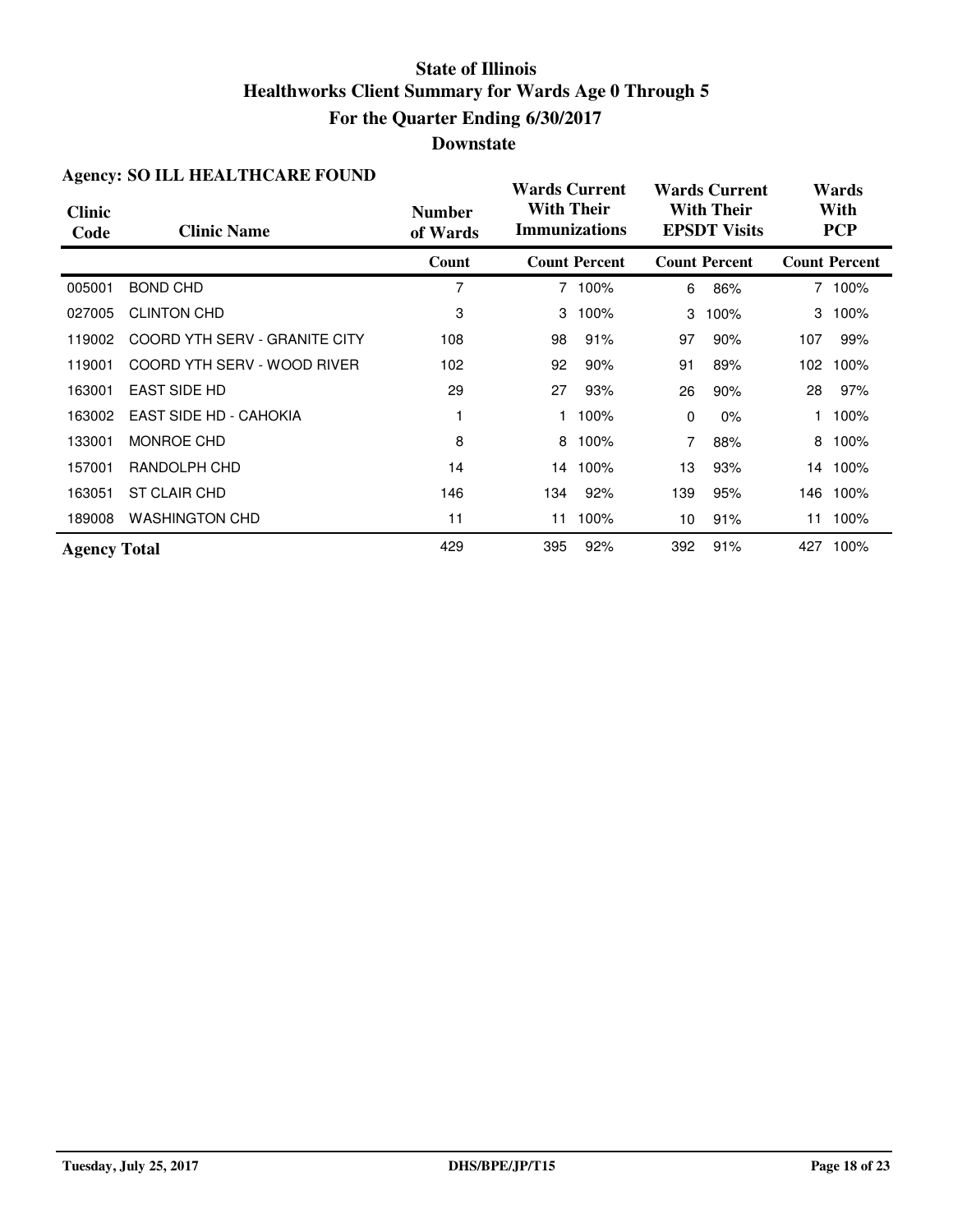| <b>Clinic</b><br>Code | <b>Agency: SOUTHERN SEVEN HD</b><br><b>Clinic Name</b> | <b>Number</b><br>of Wards | <b>Wards Current</b><br><b>With Their</b><br><b>Immunizations</b> | <b>Wards Current</b><br><b>With Their</b><br><b>EPSDT Visits</b> | Wards<br>With<br><b>PCP</b> |  |
|-----------------------|--------------------------------------------------------|---------------------------|-------------------------------------------------------------------|------------------------------------------------------------------|-----------------------------|--|
|                       |                                                        |                           |                                                                   |                                                                  |                             |  |
|                       |                                                        | Count                     | <b>Count Percent</b>                                              | <b>Count Percent</b>                                             | <b>Count Percent</b>        |  |
| 153001                | SOUTHERN 7 CHD - PULASKI                               | 53                        | 92%<br>49                                                         | 96%<br>51                                                        | 53 100%                     |  |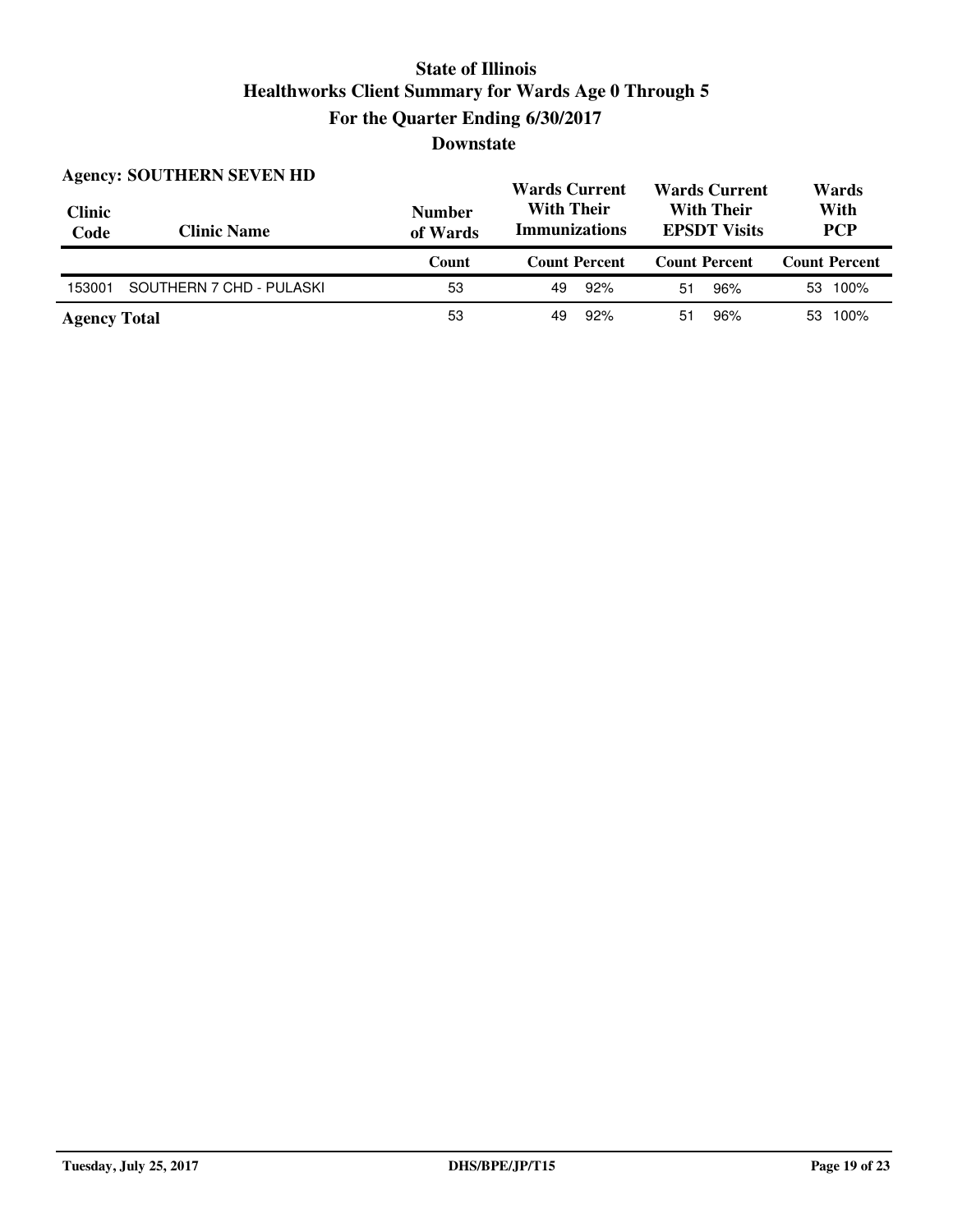| <b>Agency: TASC</b>   |                    |                           | <b>Wards Current</b>                                                                  | <b>Wards Current</b> | Wards                |  |
|-----------------------|--------------------|---------------------------|---------------------------------------------------------------------------------------|----------------------|----------------------|--|
| <b>Clinic</b><br>Code | <b>Clinic Name</b> | <b>Number</b><br>of Wards | <b>With Their</b><br><b>With Their</b><br><b>Immunizations</b><br><b>EPSDT Visits</b> |                      | With<br><b>PCP</b>   |  |
|                       |                    | Count                     | <b>Count Percent</b>                                                                  | <b>Count Percent</b> | <b>Count Percent</b> |  |
| 123002                | MARSHALL CHD       |                           | 100%                                                                                  | 7 100%               | 100%                 |  |
| 143010                | TASC               | 205                       | 86%<br>177                                                                            | 71%<br>146           | 100%<br>205          |  |
| <b>Agency Total</b>   |                    | 212                       | 87%<br>184                                                                            | 72%<br>153           | 212 100%             |  |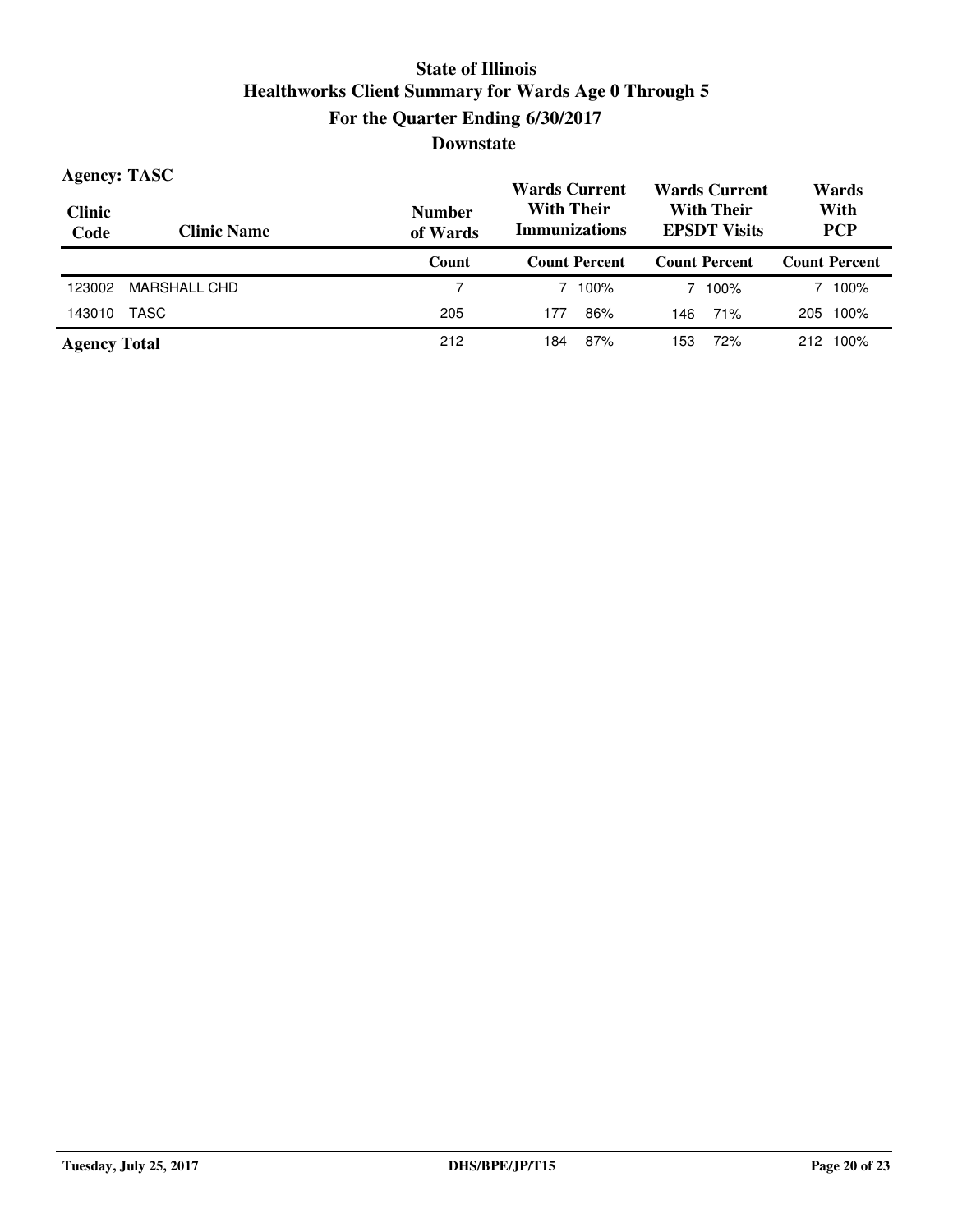| <b>Clinic</b><br>Code | <b>Agency: WILL CHD</b><br><b>Clinic Name</b> | <b>Number</b><br>of Wards | <b>Wards Current</b><br><b>Wards Current</b><br><b>With Their</b><br><b>With Their</b><br><b>Immunizations</b><br><b>EPSDT</b> Visits |                      | Wards<br>With<br><b>PCP</b> |
|-----------------------|-----------------------------------------------|---------------------------|---------------------------------------------------------------------------------------------------------------------------------------|----------------------|-----------------------------|
|                       |                                               | Count                     | <b>Count Percent</b>                                                                                                                  | <b>Count Percent</b> | <b>Count Percent</b>        |
| 063001                | <b>GRUNDY CHD</b>                             | 11                        | 91%<br>10                                                                                                                             | 91%<br>10            | 100%<br>11                  |
| 197001                | WILL CHD                                      | 200                       | 90%<br>179                                                                                                                            | 91%<br>182           | 100%<br>200                 |
| <b>Agency Total</b>   |                                               | 211                       | 90%<br>189                                                                                                                            | 91%<br>192           | 100%<br>211                 |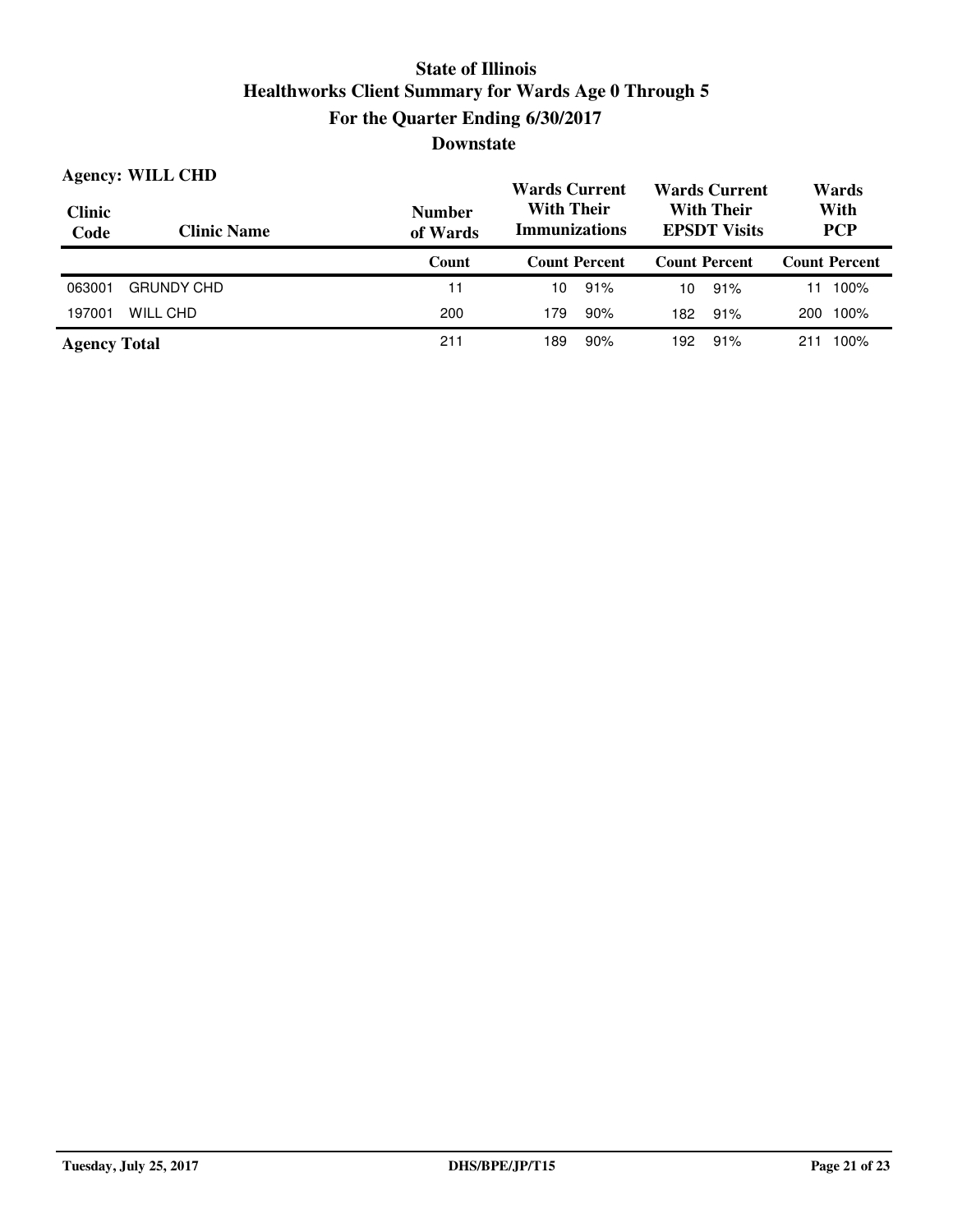| <b>Agency: WINNEBAGO CHD</b> |                      |                           | <b>Wards Current</b>                      |                      | <b>Wards Current</b>                     |                      | Wards              |                      |
|------------------------------|----------------------|---------------------------|-------------------------------------------|----------------------|------------------------------------------|----------------------|--------------------|----------------------|
| <b>Clinic</b><br>Code        | <b>Clinic Name</b>   | <b>Number</b><br>of Wards | <b>With Their</b><br><b>Immunizations</b> |                      | <b>With Their</b><br><b>EPSDT Visits</b> |                      | With<br><b>PCP</b> |                      |
|                              |                      | Count                     |                                           | <b>Count Percent</b> |                                          | <b>Count Percent</b> |                    | <b>Count Percent</b> |
| 007001                       | <b>BOONE CHD</b>     | 18                        |                                           | 18 100%              | 18                                       | 100%                 |                    | 18 100%              |
| 015002                       | CARROLL CHD          | 4                         | 4                                         | 100%                 | $\overline{4}$                           | 100%                 |                    | 4 100%               |
| 037001                       | DEKALB CHD           | 47                        | 45                                        | 96%                  | 39                                       | 83%                  | 47                 | 100%                 |
| 103077                       | LEE CHD              | 12                        | 11                                        | 92%                  | 11                                       | 92%                  | 12                 | 100%                 |
| 141002                       | OGLE CHD - OREGON    | 26                        | 25                                        | 96%                  | 25                                       | 96%                  | 26                 | 100%                 |
| 177001                       | STEPHENSON CHD       | 37                        | 34                                        | 92%                  | 35                                       | 95%                  | 37                 | 100%                 |
| 195001                       | <b>WHITESIDE CHD</b> | 35                        | 28                                        | 80%                  | 32                                       | 91%                  | 35                 | 100%                 |
| 201001                       | WINNEBAGO CHD        | 219                       | 188                                       | 86%                  | 176                                      | 80%                  | 200                | 91%                  |
| <b>Agency Total</b>          |                      | 398                       | 353                                       | 89%                  | 340                                      | 85%                  | 379                | 95%                  |